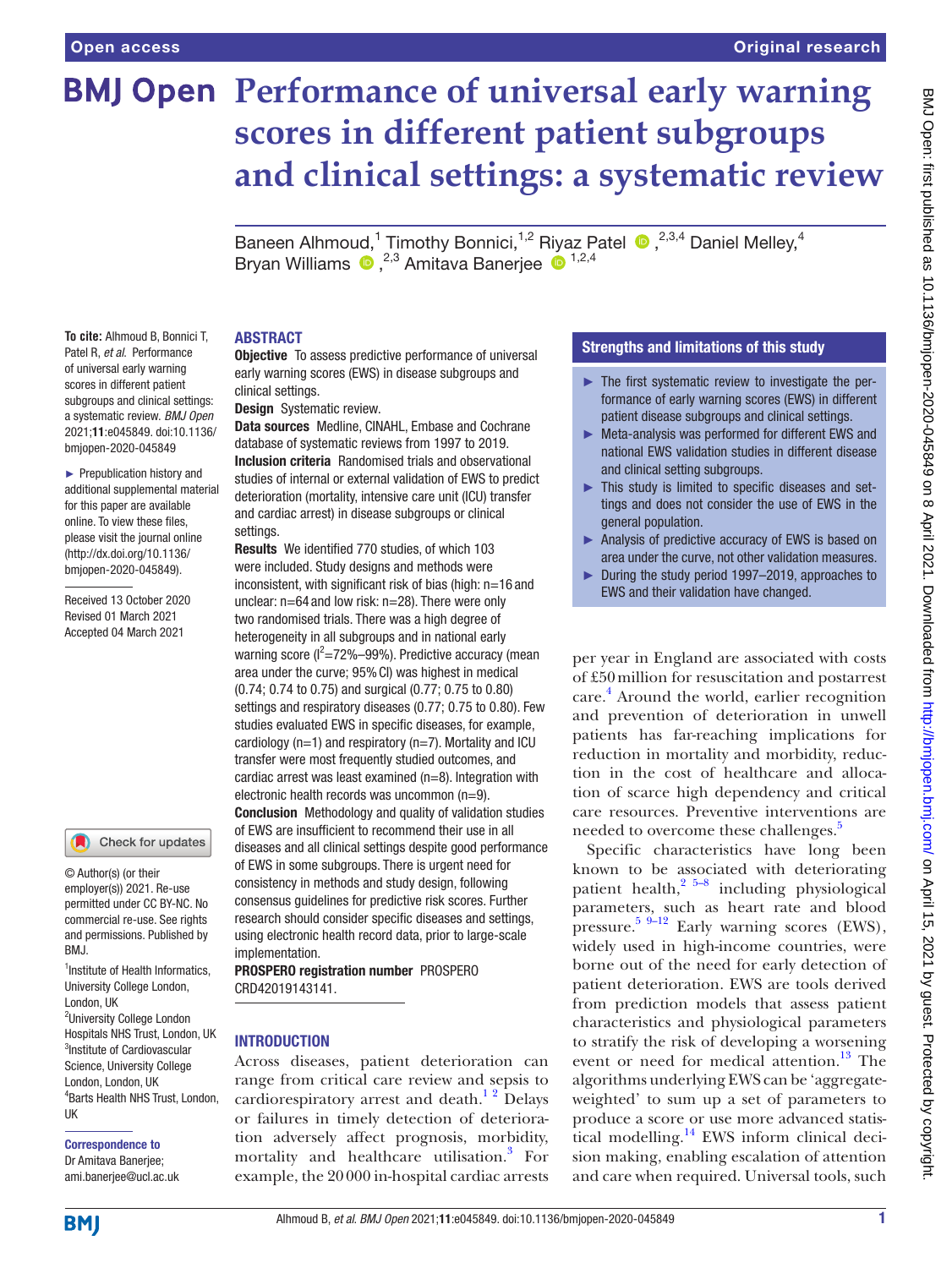# Box 1 Definitions

- <span id="page-1-0"></span>► Universal early warning scores (EWS): EWS that are globally adopted and applicable in every setting and for any disease subgroup.
- ► Standardised EWS: EWS model with a set of parameters used in a unified approach to predict deterioration in any patient subgroup.<sup>823</sup>
- ► External validation: evaluation of the model's predictive accuracy with data different than the one sued for model development.<sup>27</sup>
- ► Internal validation: evaluation of a model's predictive accuracy with the same data set used for the development or in a population in which the model is intended for use.<sup>2</sup>
- ► Discrimination: the ability of a model to distinguish between the patients who will develop an outcome of interest and the ones who will not.<sup>[26](#page-14-16)</sup>
- ► Calibration: the accuracy of risk estimates in relation to the observed number of events.

as the modified early warning score (MEWS), <sup>15</sup> were developed for use across different hospital settings, but specialised, non-standard EWS are also designed for particular subgroups, for example, Rapid Emergency Medicine Score<sup>16</sup> and Quick Sequential Organ Failure Assessment  $(qSOFA)^{17}$  for patients with infections. In recognising different settings, EWS may have compromised simplicity and timeliness of assessment. $13$  For example, a number of EWS rely on parameters that do not exist in the first hours of assessment, such as blood investigations and imaging[.1 18 19](#page-14-0)

From fragmented implementation and inadequate early assessment via specialised tools, EWS have shifted back to universal prediction models, particularly, the national early warning score (NEWS),<sup>20</sup> followed by NEWS2.<sup>[21](#page-14-11)</sup> NEWS was designed to produce a universal assessment of acute illness severity across the National Health Service  $(NHS)$ <sup>[22](#page-14-12)</sup> While showing good discrimination compared with other EWS, especially in predicting mortality, there was a need to accommodate additional clinical parameters in the score. The updated NEWS2, emphasising appropriate scoring for type 2 respiratory failure, confusion and severe sepsis, $21$  was formally endorsed by NHS England<sup>23</sup> to be the EWS used in acute care. However, there have been concerns regarding excessive calls to clinicians, administrative workload and variable symp-toms across diseases and settings.<sup>[24](#page-14-14)</sup> The effectiveness of the universal EWS [\(box](#page-1-0) 1) with standardised use across all settings is not clear in specific disease populations $^{25}$  $^{25}$  $^{25}$ and requires validation to estimate discrimination and calibration, like other clinical prediction models.<sup>26</sup> While internal validation is useful, generalisability and reproducibility needs external validation.[27](#page-14-17)

Systematic reviews have evaluated EWS in prehospital, intensive care unit (ICU) and general settings,  $3^{28}$   $2^{9}$  and sepsis, $15$  with narrow inclusion criteria and inadequate assessment of study quality. A recent systematic review evaluated development and validation of EWS in general



<span id="page-1-1"></span>Figure 1 Search strategy and included studies regarding universal early warning scores (EWS) in different disease subgroups and clinical settings.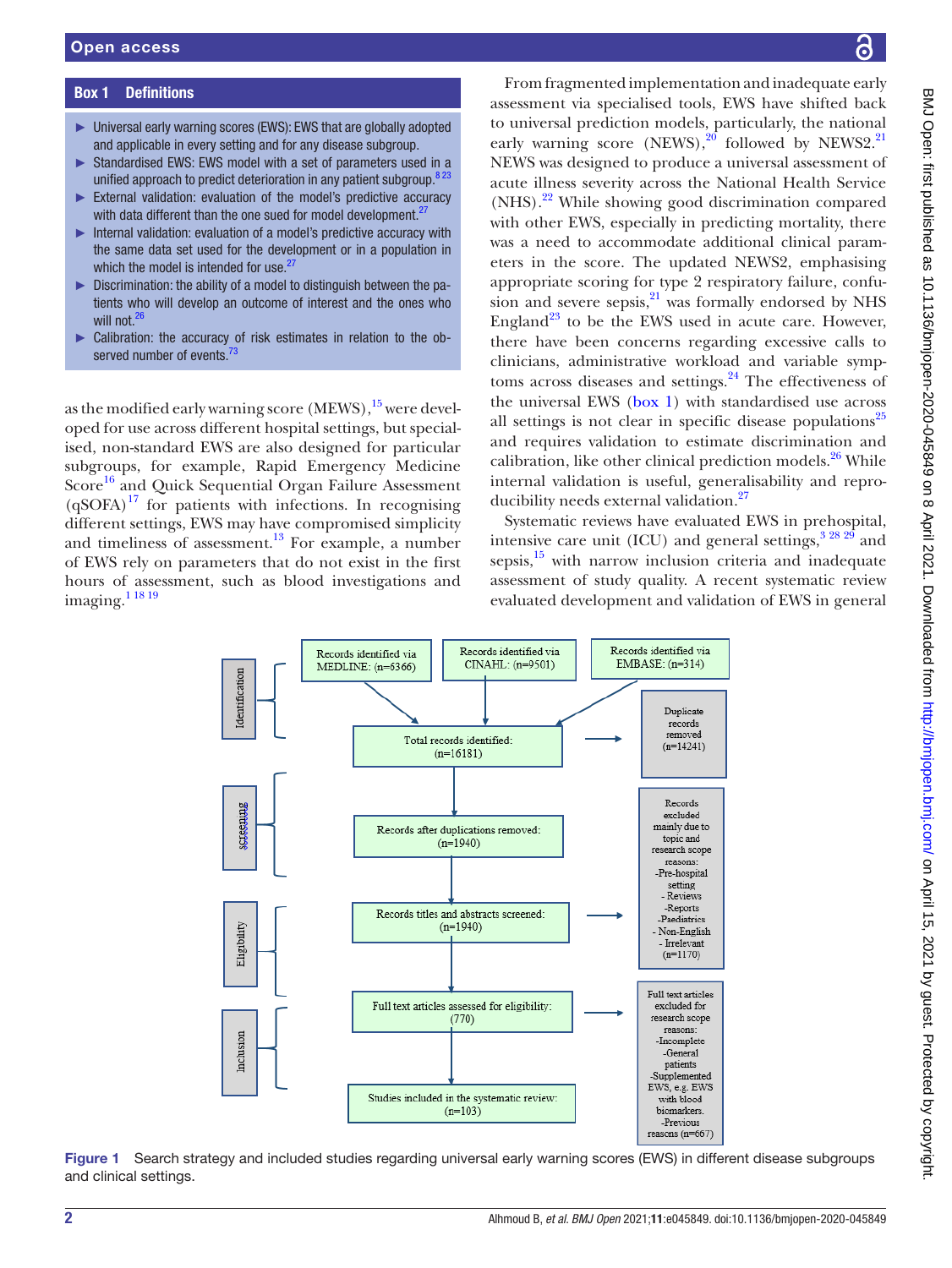

Figure 2 Number of studies regarding performance of early warning scores in different disease subgroups and clinical settings. Each bubble represents the disease subgroup and/or setting where different early warning scores were examined. The size of the bubble represents the number of studies (n), and overlapping bubbles show studies where disease subgroup and settings overlap. CVD, cardiovascular diseases; ED, emergency department; GiI, gastrointestinal diseases; ICU, intensive care unit.

patients but did not include studies in specific disease subgroups or settings. $30$ 

# **OBJECTIVE**

In a systematic review, we will assess performance of universal EWS in particular diseases and clinical settings in predicting mortality, transfer to ICU and cardiac arrest.

# **METHODS**

# Search strategy

The protocol adhered to Preferred Reporting Items for Systematic Review and Meta-Analysis Protocols guidelines.<sup>31</sup> Published articles were identified in MEDLINE, CINHAL and Embase, between 1997 (initial development of EWS) and 2019. The Cochrane database was searched for systematic reviews (CDSR) and trials (CENTRAL). For grey literature, Google Scholar was searched. During the screening procedure, studies were added from references in review articles and studies. Search strategies were developed by two authors (BA and AB) and reviewed by a third author (TB). Terms used for searching databases include terms for early warning or track and trigger scores and acronyms, identified subgroups and settings (eg, Medical Subject Heading (MeSH)) and free-text search terms ([figure](#page-1-1) 1**;** [online supplemental methods](https://dx.doi.org/10.1136/bmjopen-2020-045849)).

## Inclusion and exclusion criteria

Patient subgroups were identified according to disease categories and clinical settings ([online supplemental](https://dx.doi.org/10.1136/bmjopen-2020-045849) [methods](https://dx.doi.org/10.1136/bmjopen-2020-045849)). Studies were included if: (1) validation of a universal EWS with standardised prediction model in adult patients; (2) EWS validation was in a specific setting or disease; (3) the performance of the EWS, or the impact on mortality, transfer to ITU and cardiac arrest, was

examined; and (4) they were prospective or retrospective cohort, cross-sectional, case–control design or trials.

Studies were excluded if: (1) patients were less than 16years of age; (2) EWS performance was only examined in derivation, not validation; (3) non-universal EWS was developed for a specific subgroup, for example, obstetric early warning score for obstetric patients or qSOFA for patients with infections; or (4) EWS validation was performed in a general patient dataset or setting, for example, validation in a general hospital without consideration of hospital subgroups.

# Data extraction

Articles were screened by title and abstract by one author (BA), then full-text screening was by two reviewers (BA and AB). Data were extracted independently by two reviewers (BA and AB) using a standardised and piloted data form. A third reviewer (TB) resolved any disagreements. Items for extraction for studies examining predictive accuracy were based on the  $CHARMS<sup>32</sup>$  $CHARMS<sup>32</sup>$  $CHARMS<sup>32</sup>$  checklist, except for tool derivation, which was excluded.

## Quality assessment

Risk of biases in validation studies was assessed using Prediction model Risk Of Bias ASsessment Tool  $(PROBAST)$ ,  $33$  which classifies studies as low, unclear or high risk of bias in four aspects: participant selection, predictors, outcomes and analysis within the overall risk of bias and the study applicability domains.

# Evidence synthesis

We conducted the analysis using MS Excel and R programs. We summarised the results using descriptive statistics and graphical plots. Meta-analysis was performed, in different subgroups, using area under the curve (AUC) for identified universal EWS and for NEWS in studies. Fisher-Z transformation for correlation coefficients was conducted for AUC into normally distributed Z with 95%CI to evaluate the effect size and test for the heterogeneity. Where applicable, narrative synthesis was conducted.

## Patient and public involvement

Patients or the public were not involved in the design, or conduct, or reporting, or dissemination plans of our research.

# **RESULTS**

## Study characteristics

Of the 16181 articles identified by our search, we screened 1355 articles by title and abstract, assessing 770 articles in full for eligibility. We included 103 studies, published between 2006 and 2019, in the final stage. These studies were predominantly observational (retrospective=65, prospective=36and RCT=2). Emergency department (ED) (n=48) was the most common clinical setting, followed by medical  $(n=12)$ , ICU  $(n=12)$ and surgical (n=9) settings. Sepsis (n=33) was the most common disease subgroup. Other subgroups ranged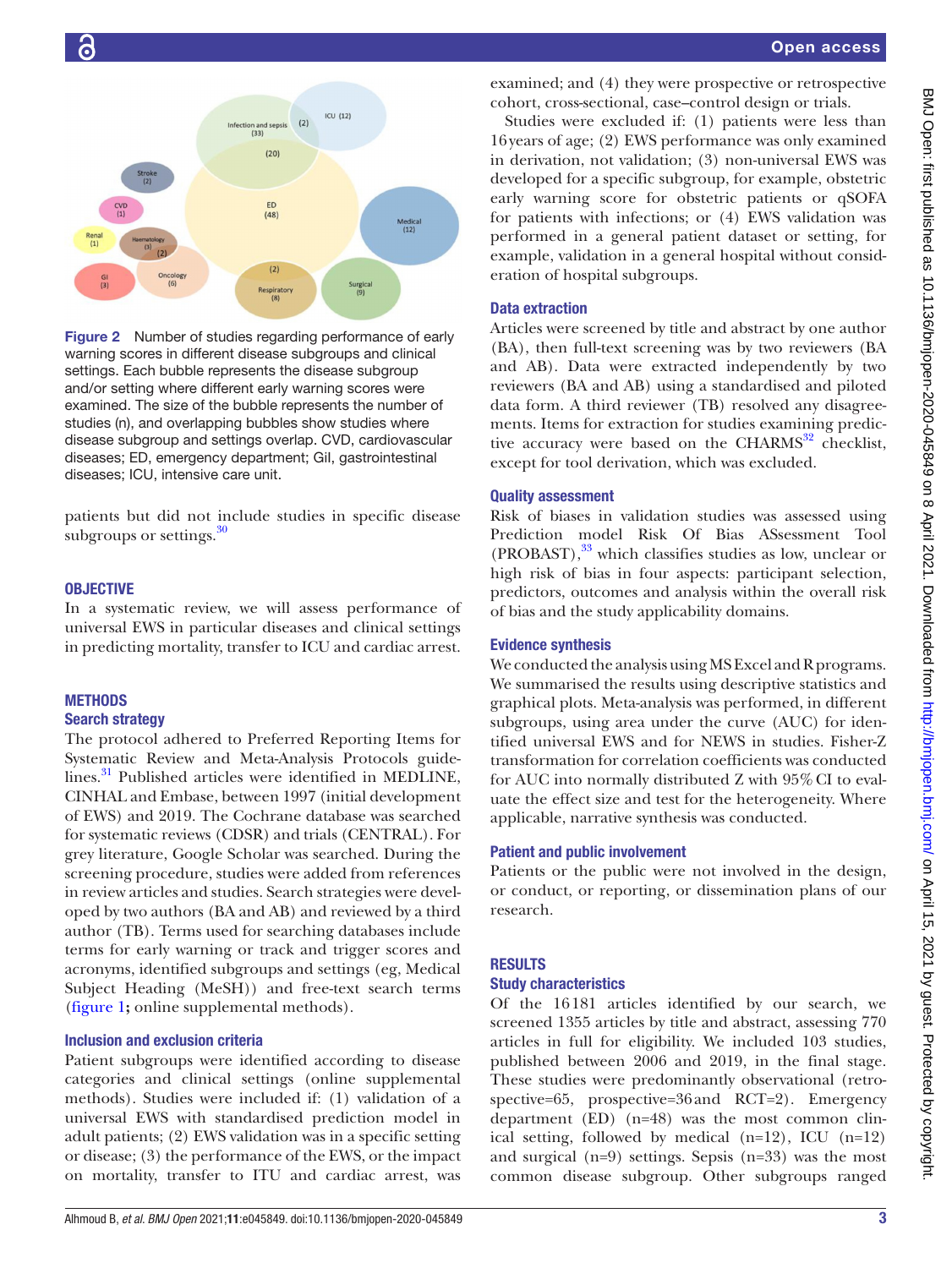3

<span id="page-3-0"></span>

| Table <sub>1</sub>                 | Studysetting and design for included studies of predictive performance for early warning scores in patient subgroups and settings |            |         |             |         |                       |                |             |                      |         |                      |                 |         |               |              |         |                           |                          |
|------------------------------------|-----------------------------------------------------------------------------------------------------------------------------------|------------|---------|-------------|---------|-----------------------|----------------|-------------|----------------------|---------|----------------------|-----------------|---------|---------------|--------------|---------|---------------------------|--------------------------|
|                                    |                                                                                                                                   |            |         |             |         | <b>sdno.ngr</b><br>မိ |                |             |                      |         |                      | <b>Settings</b> |         |               | Study design |         |                           |                          |
| Author, year                       | Country                                                                                                                           | <b>CVD</b> | ō       | Haematology | Renal   | Ù)                    | troke Oncology | Respiratory | Infection/<br>sepsis | 3       | £                    | Surgical        | Medical | Retrospective | Prospective  | RCT     | control patients<br>Case- | Number of                |
| Kellett, 2012 <sup>46</sup>        | Canada                                                                                                                            | O          | $\circ$ | $\circ$     | O       |                       | ۰              | $\circ$     | $\circ$              |         | O<br>$\circ$         |                 |         |               | $\circ$      | $\circ$ | $\circ$                   | 10007                    |
| Kim, 2017                          | Korea                                                                                                                             | $\circ$    |         | $\circ$     | $\circ$ | $\circ$               | $\circ$        | $\circ$     | $\circ$              | $\circ$ | $\circ$<br>$\circ$   |                 | $\circ$ |               | $\circ$      | $\circ$ | $\circ$                   | 2172                     |
| Bozkurt, 2015                      | Turkey                                                                                                                            | $\circ$    |         | $\circ$     | $\circ$ | $\circ$               | $\circ$        | $\circ$     | $\circ$              | $\circ$ | $\circ$<br>$\circ$   |                 | $\circ$ | $\circ$       |              | $\circ$ | $\circ$                   | 202                      |
| Seak, 2017                         | Taiwan                                                                                                                            | $\circ$    | 0       | $\circ$     | $\circ$ | $\circ$               | $\circ$        | $\circ$     | $\circ$              | $\circ$ | $\circ$<br>$\circ$   |                 | $\circ$ |               | $\circ$      | $\circ$ | $\circ$                   | 66                       |
| Hu, 2016 <sup>66</sup>             | <b>ASU</b>                                                                                                                        | $\circ$    | $\circ$ |             | $\circ$ | $\circ$               |                | $\circ$     | $\circ$              | $\circ$ | $\circ$<br>$\circ$   |                 | $\circ$ |               | $\circ$      | $\circ$ | $\circ$                   | 565                      |
| Liljehult, 2016 <sup>53</sup>      | Denmark                                                                                                                           | $\circ$    | $\circ$ | $\circ$     | $\circ$ |                       | $\circ$        | $\circ$     | $\circ$              | $\circ$ | $\circ$<br>$\circ$   |                 | $\circ$ |               | $\circ$      | $\circ$ | $\circ$                   | 274                      |
| Mulligan, 2010 <sup>60</sup>       | $\leq$                                                                                                                            | $\circ$    | $\circ$ |             | $\circ$ | $\circ$               | $\circ$        | $\circ$     | $\circ$              | $\circ$ | $\circ$<br>$\circ$   |                 | $\circ$ | $\circ$       |              | $\circ$ | $\circ$                   | $\overline{\mathcal{N}}$ |
| Cooksley, 2012 <sup>61</sup>       | $\leq$                                                                                                                            | $\circ$    | $\circ$ | $\circ$     | $\circ$ | $\circ$               |                | $\circ$     | $\circ$              | $\circ$ | $\circ$<br>$\circ$   |                 | $\circ$ |               | $\circ$      | $\circ$ | $\circ$                   | 840                      |
| Vaughn, 2018 <sup>39</sup>         | <b>ASU</b>                                                                                                                        | $\circ$    | $\circ$ | $\circ$     | $\circ$ | $\circ$               |                | $\circ$     | $\circ$              | $\circ$ | $\circ$<br>$\circ$   |                 | $\circ$ |               | $\circ$      | $\circ$ | $\circ$                   | 504                      |
| Young, 2014                        | USA                                                                                                                               | $\circ$    | $\circ$ | ●           | $\circ$ | $\circ$               |                | $\circ$     | $\circ$              | $\circ$ | $\circ$<br>$\circ$   |                 | $\circ$ |               | $\circ$      | $\circ$ | $\circ$                   | $\overline{6}$           |
| Von, 2007                          | $\leq$                                                                                                                            | $\circ$    | $\circ$ | $\circ$     | $\circ$ | $\circ$               |                | $\circ$     | $\circ$              | $\circ$ | $\circ$<br>$\circ$   |                 | $\circ$ |               | $\circ$      | $\circ$ | $\circ$                   | 43                       |
| Pedersen, 2018                     | Denmark                                                                                                                           | $\circ$    | $\circ$ | $\circ$     | $\circ$ | $\circ$               | $\circ$        |             | $\circ$              | $\circ$ | $\circ$<br>$\circ$   |                 | $\circ$ |               | $\circ$      | $\circ$ | $\circ$                   | 11266                    |
| Forster, 2018                      | $\leq$                                                                                                                            | $\circ$    | $\circ$ | $\circ$     | $\circ$ | $\circ$               | $\circ$        |             | $\circ$              | $\circ$ | $\circ$<br>$\circ$   |                 | $\circ$ |               | $\circ$      | $\circ$ | $\circ$                   | 8812                     |
| Pimentel, 2018 <sup>41</sup>       | $\leq$                                                                                                                            | $\circ$    | $\circ$ | $\circ$     | $\circ$ | $\circ$               | $\circ$        |             | $\circ$              | $\circ$ | $\circ$<br>$\circ$   |                 | $\circ$ |               | $\circ$      | $\circ$ | $\circ$                   | 1394                     |
| Sbiti-Rohr, 2016 <sup>52</sup>     | Switzerland                                                                                                                       | $\circ$    | $\circ$ | $\circ$     | $\circ$ | $\circ$               | $\circ$        |             | $\circ$              | $\circ$ | $\circ$              |                 | $\circ$ | $\circ$       | $\circ$      |         | $\circ$                   | 925                      |
| Brabrand, 2017                     | Denmark                                                                                                                           | $\circ$    | $\circ$ | $\circ$     | $\circ$ | $\circ$               | $\circ$        |             | $\circ$              | $\circ$ | $\circ$<br>$\circ$   |                 | o       | $\circ$       | o            | $\circ$ | $\circ$                   | 570                      |
| Jo, 2016                           | Korea                                                                                                                             | $\circ$    | $\circ$ | $\circ$     | $\circ$ | $\circ$               | $\circ$        |             | $\circ$              | $\circ$ | $\circ$<br>$\circ$   |                 | $\circ$ |               | $\circ$      | $\circ$ | $\circ$                   | 553                      |
| Barlow, 2007                       | $\preceq$                                                                                                                         | $\circ$    | $\circ$ | $\circ$     | $\circ$ | $\circ$               | $\circ$        |             | $\circ$              | $\circ$ | $\circ$<br>$\circ$   |                 | $\circ$ | $\circ$       |              | $\circ$ | $\circ$                   | 419                      |
| Bilben, 2016 <sup>55</sup>         | Norway                                                                                                                            | $\circ$    | $\circ$ | $\circ$     | $\circ$ | $\circ$               | $\circ$        |             | $\circ$              | $\circ$ | $\circ$              |                 | $\circ$ | $\circ$       |              | $\circ$ | $\circ$                   | 246                      |
| Delahanty, 2019                    | <b>ASU</b>                                                                                                                        | $\circ$    | $\circ$ | $\circ$     | $\circ$ | $\circ$               | $\circ$        | $\circ$     |                      | $\circ$ | $\circ$<br>$\bullet$ |                 | $\circ$ |               | $\circ$      | $\circ$ | $\circ$                   | 920026                   |
| Redfern, 2018                      | $\gtrsim$                                                                                                                         | $\circ$    | $\circ$ | $\circ$     | $\circ$ | $\circ$               | $\circ$        | $\circ$     |                      | $\circ$ | $\circ$<br>$\circ$   |                 | $\circ$ |               | $\circ$      | $\circ$ | $\circ$                   | 241996                   |
| Churpek, 2017 <sup>35</sup>        | <b>USA</b>                                                                                                                        | $\circ$    | $\circ$ | $\circ$     | $\circ$ | $\circ$               | $\circ$        | $\circ$     |                      | $\circ$ | $\circ$<br>$\circ$   |                 | $\circ$ | $\circ$       |              | $\circ$ | $\circ$                   | 53849                    |
| Faisal, 2019                       | $\leq$                                                                                                                            | $\circ$    | $\circ$ | $\circ$     | $\circ$ | $\circ$               | $\circ$        | $\circ$     |                      | $\circ$ | $\circ$<br>●         |                 | $\circ$ |               | $\circ$      | $\circ$ | $\circ$                   | 36161                    |
| Churpek, 2017 <sup>35</sup>        | USA                                                                                                                               | $\circ$    | $\circ$ | $\circ$     | $\circ$ | $\circ$               | $\circ$        | $\circ$     |                      | $\circ$ | $\circ$<br>$\circ$   |                 | $\circ$ | $\circ$       |              | $\circ$ | $\circ$                   | 18523                    |
| Henry, 2015 <sup>40</sup>          | <b>ASU</b>                                                                                                                        | $\circ$    | $\circ$ | $\circ$     | $\circ$ | $\circ$               | $\circ$        | $\circ$     |                      |         | $\circ$<br>$\circ$   |                 | $\circ$ |               | $\circ$      | $\circ$ | $\circ$                   | 13014                    |
| Brink, 2019 <sup>34</sup>          | TheNetherlands                                                                                                                    | $\circ$    | $\circ$ | $\circ$     | $\circ$ | $\circ$               | $\circ$        | $\circ$     |                      | $\circ$ | $\circ$<br>0         |                 | $\circ$ | 0             | $\circ$      | $\circ$ | $\circ$                   | 8204                     |
| De groot, 2017                     | TheNetherlands                                                                                                                    | $\circ$    | $\circ$ | $\circ$     | $\circ$ | $\circ$               | $\circ$        | $\circ$     |                      | $\circ$ | $\circ$              |                 | $\circ$ | $\circ$       |              | $\circ$ | $\circ$                   | 2280                     |
| Corfield, 2014                     | $\leq$                                                                                                                            | $\circ$    | $\circ$ | $\circ$     | $\circ$ | $\circ$               | $\circ$        | $\circ$     |                      | $\circ$ | $\circ$              |                 | $\circ$ |               | $\circ$      | $\circ$ | $\circ$                   | 2003                     |
| Goulden, 2018 <sup>56</sup>        | $\leq$                                                                                                                            | $\circ$    | $\circ$ | $\circ$     | $\circ$ | $\circ$               | $\circ$        | $\circ$     |                      | $\circ$ | $\circ$              |                 | $\circ$ |               | $\circ$      | $\circ$ | $\circ$                   | 1818                     |
| Khwannimit, 2019 <sup>38</sup>     | Thailand                                                                                                                          | $\circ$    | $\circ$ | $\circ$     | $\circ$ | $\circ$               | $\circ$        | $\circ$     |                      | O       | $\circ$<br>$\circ$   |                 | $\circ$ |               | $\circ$      | $\circ$ | $\circ$                   | 1589                     |
| Ghanem-oubi,<br>2011 <sup>63</sup> | <b>Israel</b>                                                                                                                     | $\circ$    | $\circ$ | $\circ$     | $\circ$ | $\circ$               | $\circ$        | $\circ$     |                      | $\circ$ | $\circ$<br>$\circ$   |                 | $\circ$ | $\circ$       |              | $\circ$ | $\circ$                   | 1072                     |
|                                    |                                                                                                                                   |            |         |             |         |                       |                |             |                      |         |                      |                 |         |               |              |         |                           | Continued                |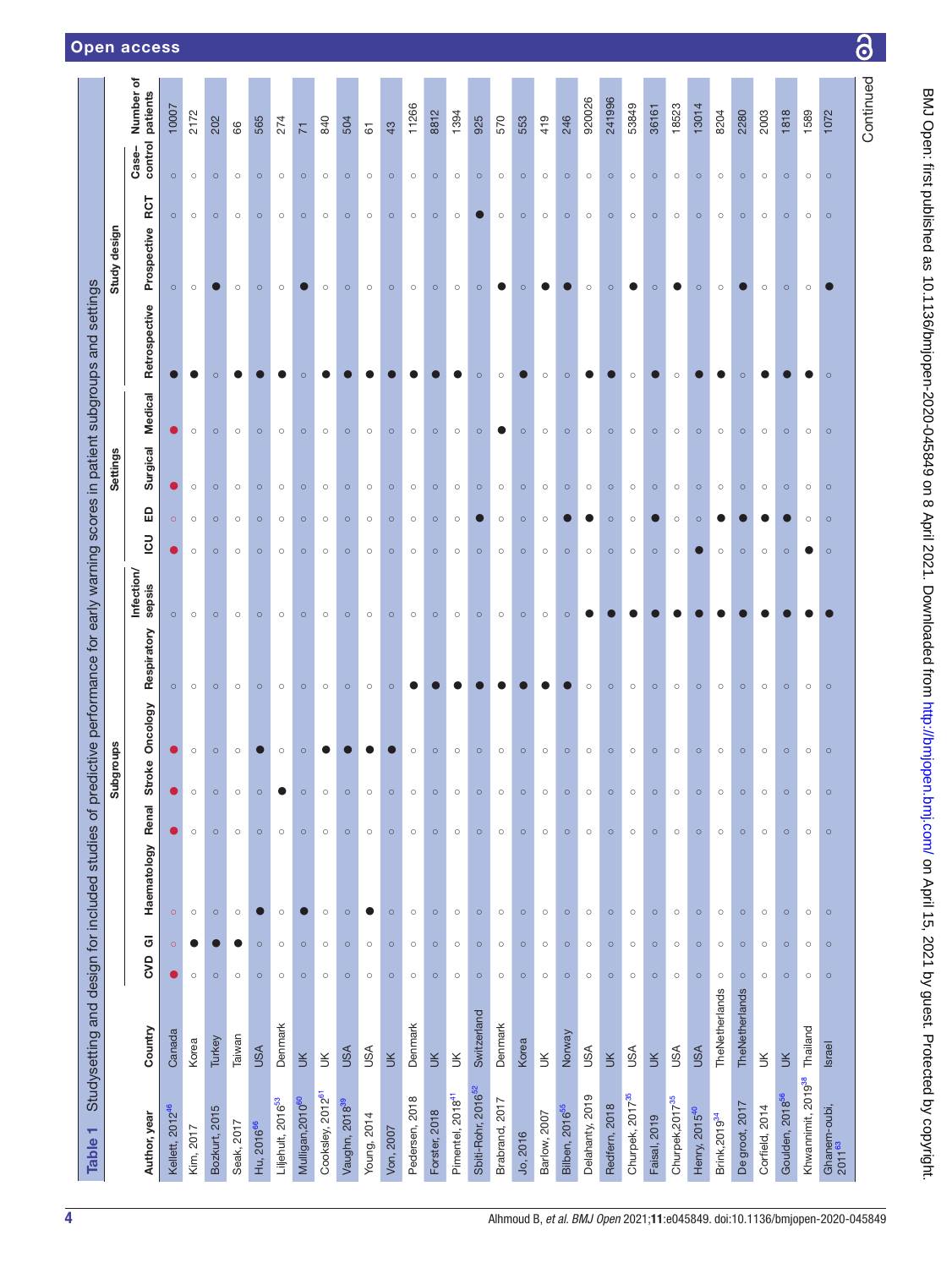| Continued<br>Table 1                                                                                                                                                                                                                                                                                                       |                                          |         |                   |                    |         |                       |                 |             |                      |                |         |                 |                |               |                    |         |                                           |
|----------------------------------------------------------------------------------------------------------------------------------------------------------------------------------------------------------------------------------------------------------------------------------------------------------------------------|------------------------------------------|---------|-------------------|--------------------|---------|-----------------------|-----------------|-------------|----------------------|----------------|---------|-----------------|----------------|---------------|--------------------|---------|-------------------------------------------|
|                                                                                                                                                                                                                                                                                                                            |                                          |         |                   |                    |         | Subgroups             |                 |             |                      |                |         | Settings        |                |               | Study design       |         |                                           |
| Author, year                                                                                                                                                                                                                                                                                                               | Country                                  |         | CVD <sub>GI</sub> | Haematology Renal  |         |                       | Stroke Oncology | Respiratory | Infection/<br>sepsis | $\overline{2}$ | 읎       | <b>Surgical</b> | <b>Medical</b> | Retrospective | Prospective RCT    |         | Number of<br>patients<br>control<br>Case- |
| Saeed, 2019                                                                                                                                                                                                                                                                                                                | Italy, Sweden &;<br>UK, France,<br>Spain | $\circ$ | $\circ$           | $\circ$<br>$\circ$ |         | $\circ$               |                 | $\circ$     |                      | $\circ$        |         | $\circ$         | $\circ$        |               | $\circ$<br>$\circ$ | $\circ$ | 1058                                      |
| Innocenti, 2018 <sup>65</sup>                                                                                                                                                                                                                                                                                              | <b>Italy</b>                             | $\circ$ | $\circ$           | $\circ$<br>$\circ$ |         | $\circ$<br>$\Omega$   |                 | $\circ$     |                      | $\circ$        | $\circ$ | $\circ$         | $\circ$        |               | $\circ$<br>$\circ$ | $\circ$ | 742                                       |
| Camm, 2018                                                                                                                                                                                                                                                                                                                 | $\leq$                                   | $\circ$ | $\circ$           | $\circ$<br>$\circ$ |         | $\circ$               |                 | $\circ$     |                      | $\circ$        |         | $\circ$         | $\circ$        |               | $\circ$<br>$\circ$ | $\circ$ | 533                                       |
| Tirotta, 2017                                                                                                                                                                                                                                                                                                              | <b>Italy</b>                             | $\circ$ | $\circ$           | $\circ$<br>$\circ$ |         | $\circ$               |                 | $\circ$     |                      | $\circ$        | $\circ$ | $\circ$         | $\circ$        | $\circ$       | $\circ$            | $\circ$ | 526                                       |
| Pong, 2019                                                                                                                                                                                                                                                                                                                 | Malaysia                                 | $\circ$ | $\circ$           | $\circ$<br>$\circ$ |         | $\circ$               |                 | $\circ$     |                      | $\circ$        |         | $\circ$         | $\circ$        |               | $\circ$<br>$\circ$ | $\circ$ | 364                                       |
| Prabhakar, 2019                                                                                                                                                                                                                                                                                                            | Malaysia                                 | $\circ$ | $\circ$           | $\circ$<br>$\circ$ |         | $\circ$               |                 | $\circ$     |                      | $\circ$        |         | $\circ$         | $\circ$        |               | $\circ$<br>$\circ$ | $\circ$ | 343                                       |
| Martino, 2018                                                                                                                                                                                                                                                                                                              | Italy                                    | $\circ$ | $\circ$           | $\circ$<br>$\circ$ |         | $\circ$<br>$\bigcirc$ |                 | $\circ$     |                      | $\circ$        |         | $\circ$         | $\circ$        |               | $\circ$<br>$\circ$ | $\circ$ | 310                                       |
| Vorwerk, 2009 <sup>19</sup>                                                                                                                                                                                                                                                                                                | $\leq$                                   | $\circ$ | $\circ$           | $\circ$<br>$\circ$ |         | $\circ$<br>$\circ$    |                 | $\circ$     |                      | $\circ$        |         | $\circ$         | $\circ$        |               | $\circ$<br>$\circ$ | $\circ$ | 308                                       |
| Qin, 2017 <sup>51</sup>                                                                                                                                                                                                                                                                                                    | China                                    | $\circ$ | $\circ$           | $\circ$<br>$\circ$ |         | $\circ$               |                 | $\circ$     |                      | $\circ$        |         | $\circ$         | $\circ$        |               | $\circ$<br>$\circ$ | $\circ$ | 292                                       |
| Schmedding, 2019                                                                                                                                                                                                                                                                                                           | Gabon                                    | $\circ$ | $\circ$           | $\circ$<br>$\circ$ |         | $\circ$<br>$\circ$    |                 | $\circ$     |                      | $\circ$        |         | $\circ$         | $\circ$        | $\circ$       | $\circ$            | $\circ$ | 277                                       |
| Albur, 2016 <sup>64</sup>                                                                                                                                                                                                                                                                                                  | $\leq$                                   | $\circ$ | $\circ$           | $\circ$<br>$\circ$ |         | $\circ$               |                 | $\circ$     |                      | $\circ$        | $\circ$ | $\circ$         | $\circ$        | $\circ$       | $\circ$            | $\circ$ | 245                                       |
| çildir, 2013 <sup>36</sup>                                                                                                                                                                                                                                                                                                 | Turkey                                   | $\circ$ | $\circ$           | $\circ$            | $\circ$ | $\circ$               |                 | $\circ$     |                      | $\circ$        |         | $\circ$         | $\circ$        | $\circ$       | $\circ$            | $\circ$ | 230                                       |
| Chiew, 2019 <sup>54</sup>                                                                                                                                                                                                                                                                                                  | Malaysia                                 | $\circ$ | $\circ$           | $\circ$<br>$\circ$ |         | $\circ$<br>$\bigcirc$ |                 | $\circ$     |                      | $\circ$        |         | $\circ$         | $\circ$        |               | $\circ$<br>$\circ$ | $\circ$ | 214                                       |
| Samsudin, 2018                                                                                                                                                                                                                                                                                                             | Malaysia                                 | $\circ$ | $\circ$           | $\circ$<br>$\circ$ |         | $\circ$<br>$\circ$    |                 | $\circ$     |                      | $\circ$        |         | $\circ$         | $\circ$        |               | $\circ$<br>$\circ$ | $\circ$ | 214                                       |
| Chang, 2018                                                                                                                                                                                                                                                                                                                | China                                    | $\circ$ | $\circ$           | $\circ$<br>$\circ$ |         | $\circ$               |                 | $\circ$     |                      | $\circ$        |         | $\circ$         | $\circ$        |               | $\circ$<br>$\circ$ | $\circ$ | 152                                       |
| Geier, 2013                                                                                                                                                                                                                                                                                                                | Germany                                  | $\circ$ | $\circ$           | $\circ$<br>$\circ$ |         | $\circ$<br>$\Omega$   |                 | $\circ$     |                      | $\circ$        |         | $\circ$         | $\circ$        | $\circ$       | $\circ$            | $\circ$ | 151                                       |
| Asiimwe, 2015                                                                                                                                                                                                                                                                                                              | Uganda                                   | $\circ$ | $\circ$           | $\circ$<br>$\circ$ |         | $\circ$               |                 | $\circ$     |                      | $\circ$        | $\circ$ | $\circ$         | $\circ$        | $\circ$       | $\circ$            | $\circ$ | 150                                       |
| Hung, 2017                                                                                                                                                                                                                                                                                                                 | Taiwan                                   | $\circ$ | $\circ$           | $\circ$<br>$\circ$ |         | $\circ$               |                 | $\circ$     |                      | $\circ$        |         | $\circ$         | $\circ$        |               | $\circ$<br>$\circ$ | $\circ$ | 114                                       |
| Garcea, 2006                                                                                                                                                                                                                                                                                                               | $\leq$                                   | $\circ$ | $\circ$           | $\circ$<br>$\circ$ |         | $\circ$               |                 | $\circ$     |                      | $\circ$        | $\circ$ | $\circ$         | $\circ$        |               | $\circ$<br>$\circ$ | $\circ$ | 110                                       |
| Yoo, 2015                                                                                                                                                                                                                                                                                                                  | Korea                                    | $\circ$ | $\circ$           | $\circ$<br>$\circ$ |         | $\circ$<br>$\Omega$   |                 | $\circ$     |                      | $\circ$        | $\circ$ | $\circ$         | $\circ$        |               | $\circ$<br>$\circ$ | $\circ$ | 100                                       |
| Siddiqui, 2017 <sup>37</sup>                                                                                                                                                                                                                                                                                               | Malaysia                                 | $\circ$ | $\circ$           | $\circ$            | $\circ$ | $\circ$               |                 | $\circ$     |                      |                | $\circ$ | $\circ$         | $\circ$        |               | $\circ$<br>$\circ$ | $\circ$ | 58                                        |
| Note: black dots in the subgroup column represent the disease or the settings where the sample was studied and brown dots in the study by Kellet (2012) represent different samples for each subgroup.<br>CVD, cardiovascular dis<br>Studies are ranked according to sample size from largest to smallest in each subgroup |                                          |         |                   |                    |         |                       |                 |             |                      |                |         |                 |                |               |                    |         |                                           |

BMJ Open: first published as 10.1136/bmjopen-2020-045849 on 8 April 2021. Downloaded from <http://bmjopen.bmj.com/> on April 15, 2021 by guest. Protected by copyright.

BMJ Open: first published as 10.1136/bmjopen-2020-045849 on 8 April 2021. Downloaded from http://bmjopen.bmj.com/ on April 15, 2021 by guest. Protected by copyright.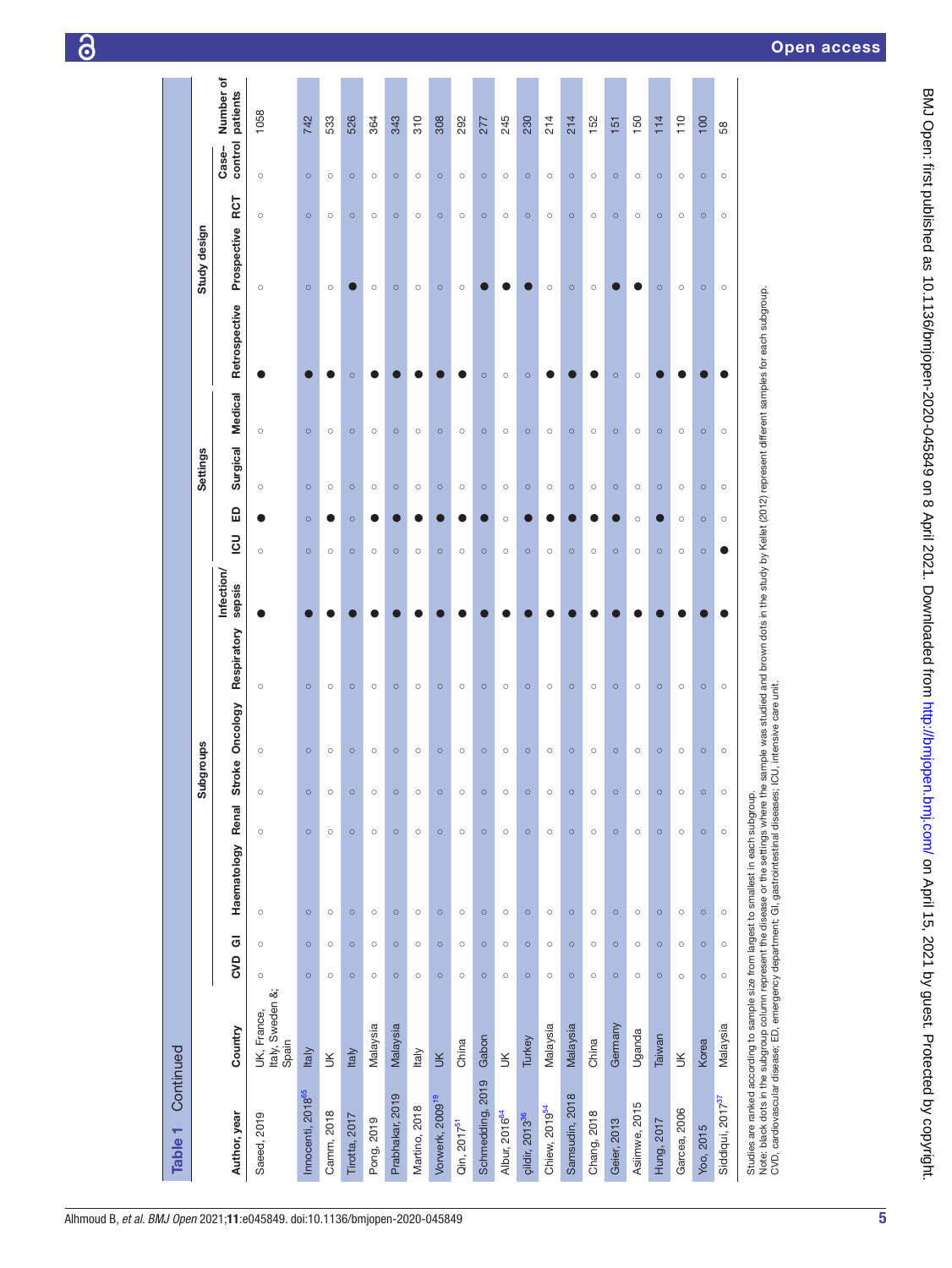from respiratory (n=8) to renal (n=1)(figures [1 and 2](#page-1-1)). Mortality was the main studied outcome. Cardiac arrest was infrequently studied (n=8).

#### Quality assessment

There was a significant risk of bias found in majority of studies (high risk=16; unclear risk=64) and low risk in only 28 studies. In terms of applicability, narrow inclusion of conditions in a certain disease group was commonly related to risk of bias, while in general settings, biases were often due to low sample size or unspecified timing of EWS assessment. There was a wide variation in sample size (median: 551 and range: 43–920 029). There was variation in defining study population by number of patients, hospital admissions or not specifying the particular study sample. Almost half of the studies (n=49; 48%) validated in  $<500$  patients with either multiple observations or a single observation set ([tables](#page-3-0) 1–4). External validation was more common  $(n=83)$  than internal validation  $(n=18)$ , and two studies included internal and external validations [\(online](https://dx.doi.org/10.1136/bmjopen-2020-045849) [supplemental table S1\)](https://dx.doi.org/10.1136/bmjopen-2020-045849).

# EWS validation in patient subgroups

# Subgroups and EWS

In the studies validating EWS, there was heterogeneity in subgroup definitions, models and methods of predictive accuracy. There was overlap between diseases and settings commonly between studies of patients with infections receiving care in  $ED^{34-36}$  and patients with sepsis admitted to  $\text{ICU}$ .<sup>37</sup> <sup>38</sup> EWS models that were integrated with electronic health records (EHRs) were examined in recent studies (n=9). Research on datasets using EWS-embedded EHRs had larger sample sizes, ranging from  $504^{39}$  $504^{39}$  $504^{39}$  to 13014 patients<sup>[40](#page-15-15)</sup> ([tables](#page-3-0) 1–4), with moderate to high predictive ability (AUC: 0.65– 0.85). Several studies included comparison between different EWS in the same cohort  $(n=21)^{35}$   $38$   $41$  [\(online](https://dx.doi.org/10.1136/bmjopen-2020-045849) [supplemental table S2\)](https://dx.doi.org/10.1136/bmjopen-2020-045849).

#### Methodology

There was significant heterogeneity in methods across studies. The majority of studies were observational. Evaluation of predictive accuracy of different EWS in the same study was common.<sup>22 42–44</sup> To measure accuracy of EWS, AUC was most commonly used (n=94), especially when comparing different EWS in the same study. $22\frac{45}{10}$ Presentation of results was variable; for example, confidence intervals were missing in many studies. Other measures, such as analysing sensitivity and specificity, prognostic index and ORs, were found in only eight studies ([tables](#page-3-0) 1–4). Consequently, it was only feasible to analyse predictive accuracy in studies where AUC was the selected measure.

Timing from EWS assessment to endpoints was variable. Many studies included (n=43) AUC within 24–48hours, while 11 studies had endpoints more than 48 hours after EWS. However, the majority (n=65; 63%) did not specify time horizon or in-hospital outcome.

#### Predictive performance of EWS

Outcomes were most commonly mortality, transfer to ICU, developing sepsis (in patients with infections) and cardiac arrest. Few studies examined other outcomes, for example, respiratory arrest (n=1) and organ failure (n=4). Mortality, ICU admission and cardiac arrest were best predicted in medical (AUC mean: 0.74, 0.75 and  $(0.74)^{\overline{46-48}}$  and surgical settings  $(0.80, 0.79 \text{ and } 0.75),^{49.50}$ and respiratory diseases (0.75, 0.80 and 0.75), respectively. EWS prediction of sepsis had reasonable predictive performance in all subgroups (AUC: 0.71–0.79) and infectious diseases in particular (AUC: 0.79). Certain outcomes related to specific disease groups were not studied, for example, cardiac arrest was not studied in cardiac patients<sup>22</sup>; respiratory arrest was not tested in respiratory patients.  $46-52$ 

The best predictive performance was found in studies examining cardiac, $46\arctan 4653$  and renal $46\arctan 46$  diseases (AUC: 0.93, 0.88 and 0.87, respectively). In emergency settings, predictive accuracy was variable (AUC:  $0.56-0.91$ ).<sup>54-58</sup> In haematology and oncology diseases, EWS predictive accuracy was suboptimal in mortality [\(online supple](https://dx.doi.org/10.1136/bmjopen-2020-045849)[mental figure S1](https://dx.doi.org/10.1136/bmjopen-2020-045849)), cardiac arrest and ICU transfer (AUC: 0.52–0.69; figures [3 and 4\)](#page-12-0).<sup>59–61</sup> EWS prediction of ICU transfer was reasonable in ED,  $5762$  infectious diseases,  $6364$ and where both groups overlap,  $42\,65$  but not in gastroenterology and haematology (AUC:  $0.64$  and  $0.60$ )<sup>60 66</sup> [\(online supplemental figure S2](https://dx.doi.org/10.1136/bmjopen-2020-045849)) Cardiac arrest was the least examined outcome among the three endpoints (n=8) and unstudied in cardiac diseases (figures [3 and 4](#page-12-0), [online supplemental figure S3](https://dx.doi.org/10.1136/bmjopen-2020-045849)).

For mortality prediction, meta-analysis of included EWS showed high degree of statistical heterogeneity across all subgroups  $(I^2=72\% - 99\%)$  ([figure](#page-13-0) 5). In validation studies of NEWS in different disease subgroups, there was also significant heterogeneity ( $I^2$ =99%; [figure](#page-13-1) 6).

#### **DISCUSSION**

In this comprehensive review of universal EWS across all diseases and settings, we had three main findings. First, EWS studies in different diseases and clinical settings were heterogeneous in methodology, predictive performance measures and number of studies in each subgroup. Second, validation of EWS is limited in specialised settings, including cardiac disease. Third, despite widespread EHR and EWS integration, few studies have explored EHR-based EWS.

Inconsistency in evaluation and the lack of high-quality validation make the evidence of validity questionable, ultimately affects how EWS can and should be used in clinical practice as a risk score for deterioration prediction. Heterogeneity across studies in all subgroups challenges implementation of EWS in all diseases and all settings.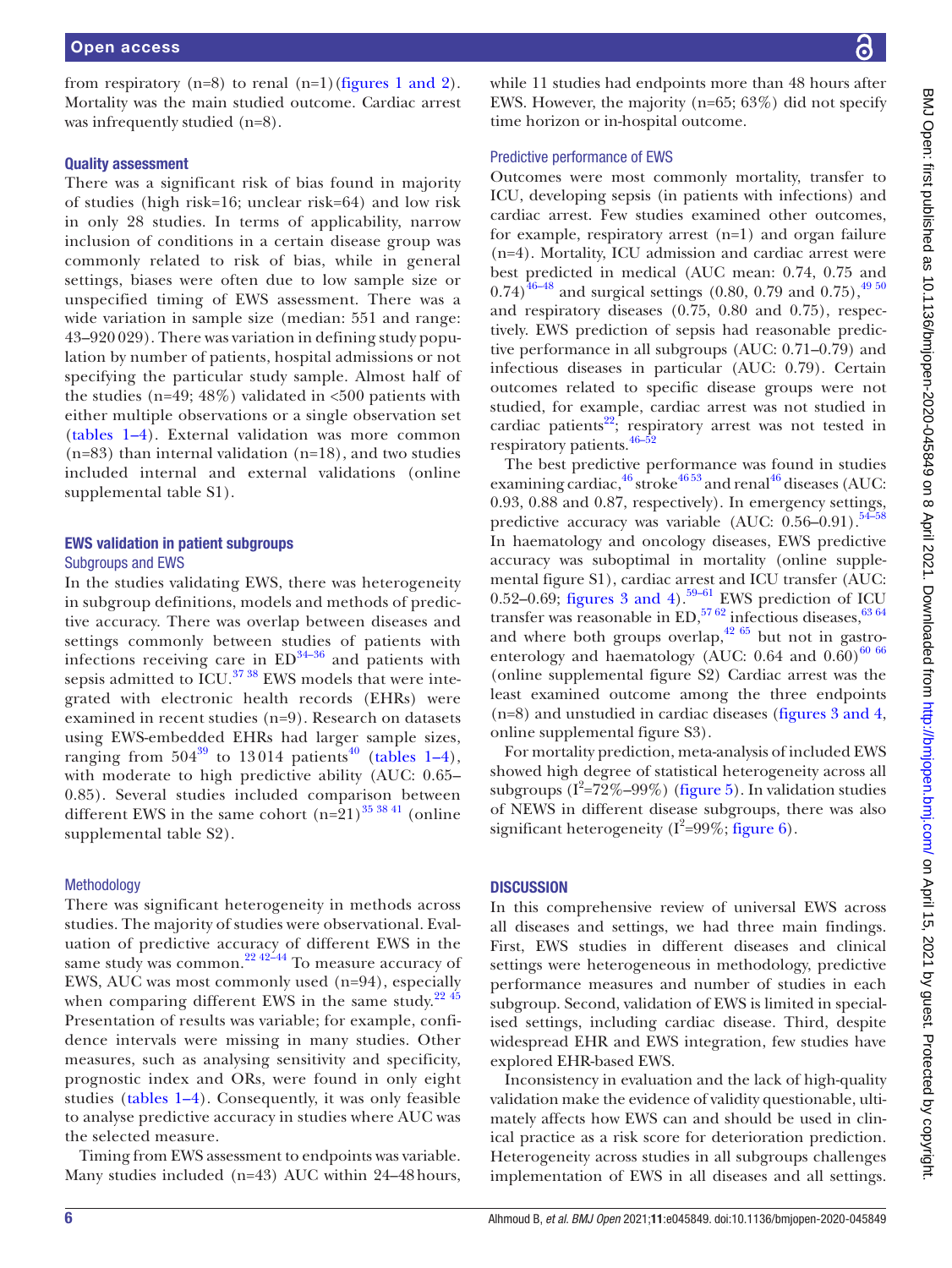| Early warning scores, predictive measures and outcomes for included studies in patient subgroups and settings<br>Table 2 |                           |           |             |           |         |         |                 |          |              |              |             |                       |                       |                       |                       |                           |                           |
|--------------------------------------------------------------------------------------------------------------------------|---------------------------|-----------|-------------|-----------|---------|---------|-----------------|----------|--------------|--------------|-------------|-----------------------|-----------------------|-----------------------|-----------------------|---------------------------|---------------------------|
|                                                                                                                          |                           |           |             |           |         |         | EWS             |          |              |              |             | Predictive<br>measure |                       |                       | Outcomes studied      |                           |                           |
| Author, year                                                                                                             | EHR                       | VIEWS     | <b>MEWS</b> | EWS       | NEWS    | NEWS2   | SO <sub>S</sub> | Worthing | <b>HOTEL</b> | <b>TREWS</b> | <b>HEWS</b> |                       | Mortality             | $\overline{c}$        | $\delta$              | Æ                         | <b>Sepsis</b>             |
| Kellett, 2012 <sup>46</sup>                                                                                              | $\mathbf{\times}$         |           | $\circ$     | $\circ$   | $\circ$ | $\circ$ | $\circ$         | $\circ$  | $\circ$      | $\circ$      | $\circ$     | <b>AUC</b>            | ↘                     | $\mathsf{\mathsf{x}}$ | $\times$              | $\mathbf{\times}$         | $\boldsymbol{\mathsf{x}}$ |
| Kim, 2017                                                                                                                | ↘                         | $\bullet$ | $\circ$     | $\circ$   | $\circ$ | $\circ$ | $\circ$         | $\circ$  | $\circ$      | $\circ$      | $\circ$     | AUC                   | $\boldsymbol{\times}$ | ↘                     | $\times$              | $\mathord{\times}$        | $\mathord{\times}$        |
| Bozkurt 2015                                                                                                             | $\pmb{\times}$            | $\circ$   | С.          | $\circ$   | $\circ$ | $\circ$ | $\circ$         | $\circ$  | $\circ$      | $\circ$      | $\circ$     | AUC                   | ↘                     | $\pmb{\times}$        | $\mathord{\times}$    | $\boldsymbol{\times}$     | $\mathord{\times}$        |
| Seak, 2017                                                                                                               | ×                         | $\circ$   | $\bullet$   | $\circ$   | $\circ$ | $\circ$ | $\circ$         | $\circ$  | O            | $\circ$      | $\circ$     | AUC                   | ↘                     | ↘                     | $\times$              | $\mathord{\times}$        | $\times$                  |
| Hu, 2016 <sup>66</sup>                                                                                                   | ↘                         | $\circ$   | $\circ$     |           | $\circ$ | $\circ$ | $\circ$         | $\circ$  | $\circ$      | $\circ$      | $\circ$     | AUC                   | ↘                     |                       | ↘                     | $\pmb{\times}$            | ×                         |
| Liljehult, 2016 <sup>53</sup>                                                                                            | $\mathord{\times}$        | $\circ$   | $\circ$     | D         | $\circ$ | $\circ$ | $\circ$         | $\circ$  | $\circ$      | $\circ$      | $\circ$     | AUC                   | ↘                     | $\!\times\!$          | $\mathord{\times}$    | $\mathord{\times}$        | ×                         |
| Mulligan, 2010 <sup>60</sup>                                                                                             | $\boldsymbol{\mathsf{x}}$ | $\circ$   | $\circ$     |           | $\circ$ | $\circ$ | $\circ$         | $\circ$  | $\circ$      | $\circ$      | $\circ$     | AUC                   | ↘                     | ↘                     | ×                     | $\boldsymbol{\mathsf{x}}$ | ×                         |
| Cooksley, 2012 <sup>61</sup>                                                                                             | $\boldsymbol{\times}$     | $\circ$   | $\bullet$   | $\circ$   | 0       | $\circ$ | $\circ$         | $\circ$  | $\circ$      | $\circ$      | $\circ$     | AUC                   | ↘                     | ↘                     | ↘                     | $\mathord{\times}$        | ×                         |
| Vaughn, 2018 <sup>39</sup>                                                                                               | ↘                         | $\circ$   |             | $\circ$   | $\circ$ | $\circ$ | $\circ$         | $\circ$  | $\circ$      | $\circ$      | $\circ$     | AUC                   | ↘                     | ↘                     | ×                     | $\mathord{\times}$        | ×                         |
| Young, 2014                                                                                                              | $\mathord{\times}$        | $\circ$   | O           | $\circ$   | $\circ$ | $\circ$ | $\circ$         | $\circ$  | $\circ$      | $\circ$      | $\circ$     | Spec<br>Sens &        | ↘                     | $\times$              | $\pmb{\times}$        | $\times$                  | ×                         |
| Von, 2007                                                                                                                | $\times$                  | $\circ$   | C           | $\circ$   | $\circ$ | $\circ$ | $\circ$         | $\circ$  | $\circ$      | $\circ$      | $\circ$     | <b>AUC</b>            | ↘                     | $\times$              | $\times$              | $\mathord{\times}$        | ×                         |
| Pedersen, 2018                                                                                                           | ↘                         | $\circ$   | $\circ$     | $\circ$   |         | $\circ$ | $\circ$         | $\circ$  | $\circ$      | $\circ$      | $\circ$     | AUC                   | $\checkmark$          | $\pmb{\times}$        | $\pmb{\times}$        | $\mathord{\times}$        | ×                         |
| Forster, 2018                                                                                                            | ↘                         | $\circ$   | $\circ$     | $\circ$   |         | $\circ$ | $\circ$         | $\circ$  | $\circ$      | $\circ$      | $\circ$     | Sens & Spec           | ↘                     | ×                     | ×                     | $\times$                  | ×                         |
| Pimentel 2018 <sup>41</sup>                                                                                              | ↘                         | $\circ$   | $\circ$     | $\circ$   |         |         | $\circ$         | $\circ$  | $\circ$      | $\circ$      | $\circ$     | AUC                   | $\checkmark$          | ↘                     | ↘                     | $\boldsymbol{\times}$     | ×                         |
| Sbiti-Rohr, 2016 <sup>52</sup>                                                                                           | $\pmb{\times}$            | $\circ$   | $\circ$     | $\circ$   |         | $\circ$ | $\circ$         | $\circ$  | $\circ$      | $\circ$      | $\circ$     | AUC                   | ↘                     | $\pmb{\times}$        | $\mathord{\times}$    | $\pmb{\times}$            | ×                         |
| Brabrand, 2017                                                                                                           | ×                         | $\circ$   | $\circ$     | $\circ$   |         | $\circ$ | $\circ$         | $\circ$  | $\circ$      | $\circ$      | $\circ$     | AUC                   | $\checkmark$          | $\mathord{\times}$    | $\!\times\!$          | $\mathord{\times}$        | ×                         |
| Jo, 2016                                                                                                                 | $\times$                  | $\circ$   | $\circ$     | $\circ$   |         | $\circ$ | $\circ$         | $\circ$  | $\circ$      | $\circ$      | $\circ$     | AUC                   | ↘                     | $\mathord{\times}$    | $\mathord{\times}$    | $\pmb{\times}$            | $\boldsymbol{\times}$     |
| Barlow, 2007                                                                                                             | $\!\times\!$              | $\circ$   | $\circ$     | $\bullet$ | $\circ$ | $\circ$ | $\circ$         | $\circ$  | $\circ$      | $\circ$      | $\circ$     | AUC                   | ↘                     | $\boldsymbol{\times}$ | $\boldsymbol{\times}$ | $\pmb{\times}$            | $\mathord{\times}$        |
| Bilben, 2016 <sup>55</sup>                                                                                               | $\mathbf{\times}$         | $\circ$   | $\circ$     | $\circ$   |         | $\circ$ | $\circ$         | $\circ$  | $\circ$      | $\circ$      | $\circ$     | AUC                   | ↘                     | $\times$              | $\mathord{\times}$    | $\boldsymbol{\mathsf{x}}$ | ×                         |
| Delahanty et al, 2019                                                                                                    | $\mathord{\times}$        | $\circ$   | 0           | $\circ$   |         | $\circ$ | $\circ$         | $\circ$  | $\circ$      | $\circ$      | $\circ$     | <b>AUC</b>            | ↘                     | $\boldsymbol{\times}$ | $\boldsymbol{\times}$ | $\times$                  | ↘                         |
| Redfern, 2018                                                                                                            | $\times$                  | $\circ$   | $\circ$     | $\circ$   |         | $\circ$ | $\circ$         | $\circ$  | $\circ$      | $\circ$      | $\circ$     | AUC                   | ↘                     |                       | ×                     | $\boldsymbol{\mathsf{x}}$ | ×                         |
| Churpek, 2017 <sup>35</sup>                                                                                              | $\!\times\!$              | $\circ$   | 0           | $\circ$   |         | $\circ$ | $\circ$         | $\circ$  | $\circ$      | $\circ$      | $\circ$     | AUC                   | ↘                     | ↘                     | $\mathord{\times}$    | $\times$                  | $\times$                  |
| Faisal, 2019                                                                                                             | ×                         | $\circ$   | $\circ$     | $\circ$   |         | $\circ$ | $\circ$         | $\circ$  | $\circ$      | $\circ$      | $\circ$     | AUC                   | ×                     | ×                     | ×                     | $\boldsymbol{\mathsf{x}}$ |                           |
| Churpek, 2017                                                                                                            | $\!\times\!$              | $\circ$   | o           | $\circ$   |         | $\circ$ | $\circ$         | $\circ$  | $\circ$      | $\circ$      | $\circ$     | AUC                   | ↘                     | $\!\times\!$          | $\!\times\!$          | $\boldsymbol{\times}$     | ×                         |
| Henry, 2015 <sup>40</sup>                                                                                                | ↘                         | $\circ$   |             | $\circ$   | $\circ$ | $\circ$ | $\circ$         | $\circ$  | $\circ$      | $\circ$      | $\circ$     | AUC                   | ↘                     | ×                     | ×                     | $\mathord{\times}$        | ×                         |
| Brink, 2019 <sup>34</sup>                                                                                                | $\pmb{\times}$            | $\circ$   | $\circ$     | $\circ$   |         | $\circ$ | $\circ$         | $\circ$  | $\circ$      | $\circ$      | $\circ$     | AUC                   | ↘                     | $\boldsymbol{\times}$ | $\boldsymbol{\times}$ | $\pmb{\times}$            | $\mathord{\times}$        |
| de Groot, 2017 <sup>43</sup>                                                                                             | $\pmb{\times}$            | $\circ$   | 0           | $\circ$   |         | $\circ$ | $\circ$         | $\circ$  | $\circ$      | $\circ$      | $\circ$     | AUC                   | ↘                     | ↘                     | ×                     | $\times$                  | ×                         |
| Corfield, 2014                                                                                                           | $\!\times\!$              | $\circ$   | $\circ$     | $\circ$   |         | $\circ$ | $\circ$         | $\circ$  | $\circ$      | $\circ$      | $\circ$     | AUC                   | ↘                     | $\mathord{\times}$    | $\mathord{\times}$    | $\boldsymbol{\times}$     | $\mathord{\times}$        |
| Goulden, 2018 <sup>56</sup>                                                                                              | ↘                         | $\circ$   | $\circ$     | $\circ$   |         | $\circ$ | $\circ$         | $\circ$  | $\circ$      | $\circ$      | $\circ$     | <b>AUC</b>            | ↘                     | ↘                     | ×                     | ×                         | ×                         |
| Khwannimit, 2019 <sup>38</sup>                                                                                           | $\mathord{\times}$        | $\circ$   |             | $\circ$   |         | $\circ$ | $\circ$         | $\circ$  | $\circ$      | $\circ$      | $\circ$     | AUC                   | ↘                     | $\times$              | $\times$              | $\times$                  | $\times$                  |
| Ghanem-Zoubi, 2011 <sup>63</sup>                                                                                         | $\boldsymbol{\mathsf{x}}$ | $\circ$   |             | $\circ$   | $\circ$ | $\circ$ | $\circ$         | $\circ$  | $\circ$      | $\circ$      | $\circ$     | AUC                   | ↘                     | $\mathord{\times}$    | $\mathord{\times}$    | $\boldsymbol{\mathsf{x}}$ | $\pmb{\times}$            |
| Saeed, 2019                                                                                                              | $\times$                  | $\circ$   | $\circ$     | $\circ$   |         | $\circ$ | $\circ$         | $\circ$  | $\circ$      | $\circ$      | $\circ$     | <b>AUC</b>            | ↘                     | ↘                     | ×                     | $\mathord{\times}$        | $\boldsymbol{\times}$     |
|                                                                                                                          |                           |           |             |           |         |         |                 |          |              |              |             |                       |                       |                       |                       |                           | Continued                 |

7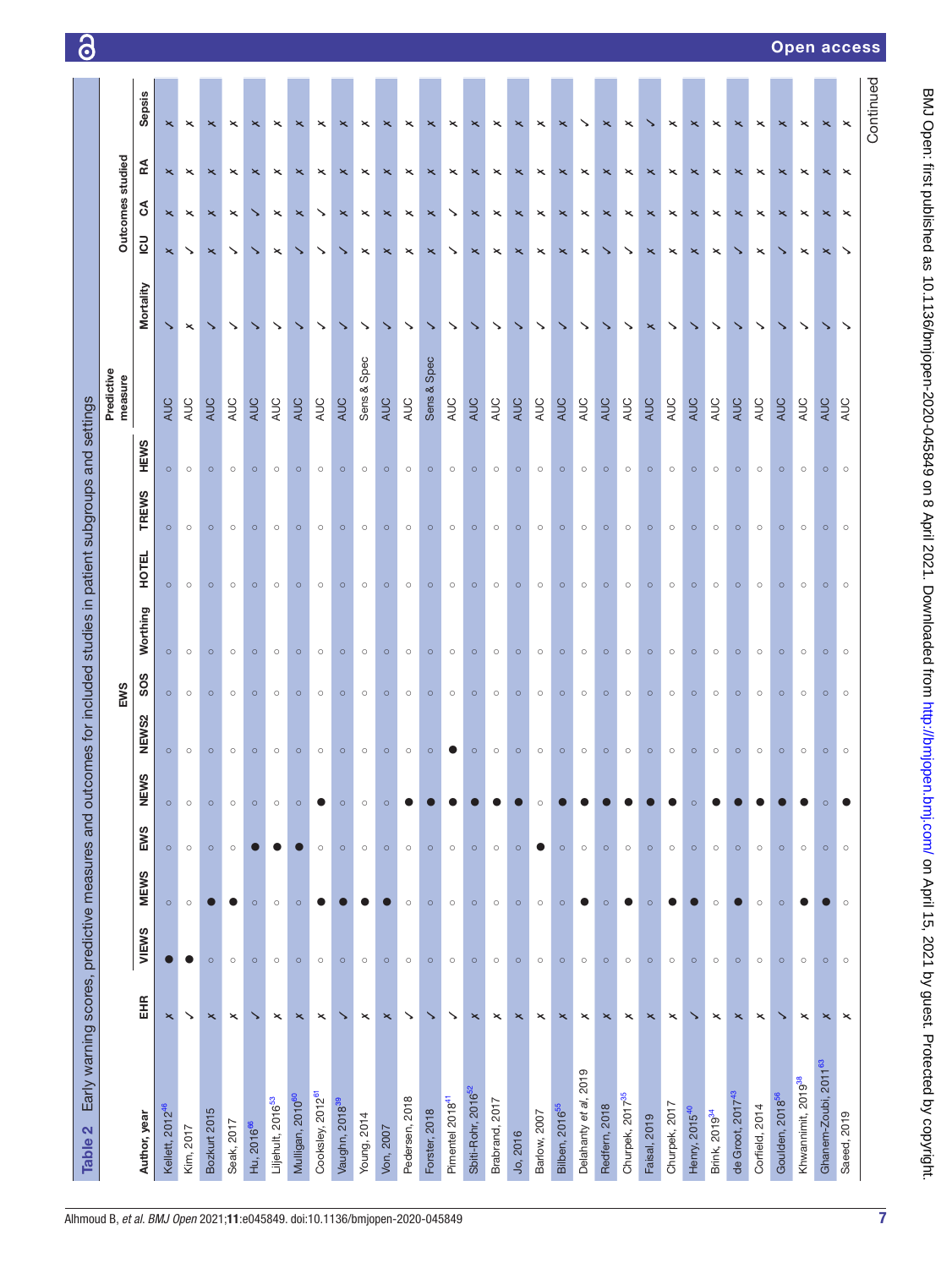| Continued<br>Table 2                                                                                                                                                                                                                                                                                                                                                                                                                                                                                                                                       |                         |         |             |         |         |         |                 |          |              |         |             |                       |              |                         |                                                        |                           |
|------------------------------------------------------------------------------------------------------------------------------------------------------------------------------------------------------------------------------------------------------------------------------------------------------------------------------------------------------------------------------------------------------------------------------------------------------------------------------------------------------------------------------------------------------------|-------------------------|---------|-------------|---------|---------|---------|-----------------|----------|--------------|---------|-------------|-----------------------|--------------|-------------------------|--------------------------------------------------------|---------------------------|
|                                                                                                                                                                                                                                                                                                                                                                                                                                                                                                                                                            |                         |         |             |         |         |         | EWS             |          |              |         |             | Predictive<br>measure |              |                         | Outcomes studied                                       |                           |
| Author, year                                                                                                                                                                                                                                                                                                                                                                                                                                                                                                                                               | EНR                     | VIEWS   | <b>MEWS</b> | EWS     | NEWS    | NEWS2   | SO <sub>S</sub> | Worthing | <b>HOTEL</b> | TREWS   | <b>HEWS</b> |                       | Mortality    | <u>50</u>               | RA<br>రే                                               | <b>Sepsis</b>             |
| Innocenti, 2018 <sup>65</sup>                                                                                                                                                                                                                                                                                                                                                                                                                                                                                                                              | $\overline{\mathbf{x}}$ | $\circ$ | 0           | $\circ$ |         | $\circ$ | $\circ$         | $\circ$  | $\circ$      | $\circ$ | $\circ$     | <b>AUC</b>            | ↘            | $\times$                | $\overline{\mathbf{x}}$<br>$\overline{\mathbf{x}}$     | $\overline{\mathbf{x}}$   |
| Camm, 2018                                                                                                                                                                                                                                                                                                                                                                                                                                                                                                                                                 | ×                       | $\circ$ | $\circ$     | $\circ$ |         | $\circ$ | $\circ$         | $\circ$  | $\circ$      | $\circ$ | $\circ$     | Sens & Spec           | ↘            | ↘                       | ×<br>×                                                 | ×                         |
| <b>Tirotta</b> , 2017                                                                                                                                                                                                                                                                                                                                                                                                                                                                                                                                      | $\overline{\mathbf{x}}$ | $\circ$ |             | $\circ$ |         | $\circ$ | $\circ$         | $\circ$  | $\circ$      | $\circ$ | $\circ$     | <b>AUC</b>            |              | $\times$                | $\boldsymbol{\mathsf{x}}$<br>$\boldsymbol{\mathsf{x}}$ | $\times$                  |
| Pong, 2019                                                                                                                                                                                                                                                                                                                                                                                                                                                                                                                                                 | ×                       | $\circ$ |             | $\circ$ |         | $\circ$ | $\circ$         | $\circ$  | $\circ$      | $\circ$ | $\circ$     | AUC                   | ↘            | ×                       | ×<br>×                                                 | ×                         |
| Prabhakar, 2019                                                                                                                                                                                                                                                                                                                                                                                                                                                                                                                                            | $\overline{\mathbf{x}}$ | $\circ$ |             | $\circ$ |         | $\circ$ | $\circ$         | $\circ$  | $\circ$      | $\circ$ | $\circ$     | AUC                   |              | ×                       | ×<br>×                                                 | ×                         |
| Martino, 2018                                                                                                                                                                                                                                                                                                                                                                                                                                                                                                                                              | $\times$                | $\circ$ |             | $\circ$ | $\circ$ | $\circ$ | $\circ$         | $\circ$  | $\circ$      | $\circ$ | $\circ$     | <b>AUC</b>            |              |                         | ×<br>×                                                 | ×                         |
| Vorwerk, 2009 <sup>19</sup>                                                                                                                                                                                                                                                                                                                                                                                                                                                                                                                                | $\overline{\mathsf{x}}$ | $\circ$ |             | $\circ$ | $\circ$ | $\circ$ | $\circ$         | $\circ$  | $\circ$      | $\circ$ | $\circ$     | <b>AUC</b>            |              | $\overline{\mathbf{x}}$ | $\overline{\mathbf{x}}$<br>$\overline{\mathbf{x}}$     | ×                         |
| Qin, 2017 <sup>51</sup>                                                                                                                                                                                                                                                                                                                                                                                                                                                                                                                                    | ×                       | $\circ$ |             | $\circ$ | $\circ$ | $\circ$ | $\circ$         | $\circ$  | $\circ$      | $\circ$ | $\circ$     | AUC                   |              | ×                       | ×<br>×                                                 | ×                         |
| Schmedding, 2019                                                                                                                                                                                                                                                                                                                                                                                                                                                                                                                                           | $\overline{\mathbf{x}}$ | $\circ$ |             | $\circ$ | $\circ$ | $\circ$ | $\circ$         | $\circ$  | $\circ$      | $\circ$ | $\circ$     | <b>AUC</b>            |              | ×                       | ×<br>×                                                 | ×                         |
| Albur, 2016 <sup>64</sup>                                                                                                                                                                                                                                                                                                                                                                                                                                                                                                                                  | ×                       | $\circ$ | $\circ$     | ●       | $\circ$ | $\circ$ | $\circ$         | $\circ$  | $\circ$      | $\circ$ | $\circ$     | <b>AUC</b>            |              | $\times$                | $\times$<br>×                                          | $\times$                  |
| Cildir, 2013 <sup>36</sup>                                                                                                                                                                                                                                                                                                                                                                                                                                                                                                                                 | $\overline{\mathbf{x}}$ | $\circ$ |             | $\circ$ | $\circ$ | $\circ$ | $\circ$         | $\circ$  | $\circ$      | $\circ$ | $\circ$     | <b>AUC</b>            |              | $\overline{\mathbf{x}}$ | $\times$<br>$\times$                                   | ×                         |
| Chiew, 2019 <sup>54</sup>                                                                                                                                                                                                                                                                                                                                                                                                                                                                                                                                  | $\mathord{\times}$      | $\circ$ |             | $\circ$ |         | $\circ$ | $\circ$         | $\circ$  | $\circ$      | $\circ$ | $\circ$     | <b>AUC</b>            | ゝ            | ×                       | $\times$<br>×                                          | $\boldsymbol{\times}$     |
| Samsudin, 2018                                                                                                                                                                                                                                                                                                                                                                                                                                                                                                                                             | $\overline{\mathbf{x}}$ | $\circ$ |             | $\circ$ |         | $\circ$ | $\circ$         | $\circ$  | $\circ$      | $\circ$ | $\circ$     | <b>AUC</b>            |              |                         | $\boldsymbol{\mathsf{x}}$<br>$\boldsymbol{\mathsf{x}}$ | $\times$                  |
| Chang, 2018                                                                                                                                                                                                                                                                                                                                                                                                                                                                                                                                                | ×                       | $\circ$ |             | $\circ$ | $\circ$ | $\circ$ | $\circ$         | $\circ$  | $\circ$      | $\circ$ | $\circ$     | <b>AUC</b>            | ↘            | ×                       | $\times$<br>×                                          | ×                         |
| Geier, 2013                                                                                                                                                                                                                                                                                                                                                                                                                                                                                                                                                | $\overline{\mathbf{x}}$ | $\circ$ |             | $\circ$ | $\circ$ | $\circ$ | $\circ$         | $\circ$  | $\circ$      | $\circ$ | $\circ$     | <b>AUC</b>            |              | $\overline{\mathbf{x}}$ | $\overline{\mathbf{x}}$<br>$\overline{\mathbf{x}}$     |                           |
| Asiimwe, 2015                                                                                                                                                                                                                                                                                                                                                                                                                                                                                                                                              | ×                       | $\circ$ |             | $\circ$ | $\circ$ | $\circ$ | $\circ$         | $\circ$  | $\circ$      | $\circ$ | $\circ$     | Prognostic index      | $\checkmark$ | ×                       | ×<br>×                                                 | ×                         |
| Hung, 2017                                                                                                                                                                                                                                                                                                                                                                                                                                                                                                                                                 | ×                       | $\circ$ |             | $\circ$ | $\circ$ | $\circ$ | $\circ$         | $\circ$  | $\circ$      | $\circ$ | $\circ$     | <b>AUC</b>            |              | $\overline{\mathbf{x}}$ | ×<br>$\overline{\mathbf{x}}$                           | ×                         |
| Garcea, 2006                                                                                                                                                                                                                                                                                                                                                                                                                                                                                                                                               | ×                       | $\circ$ | $\circ$     |         | $\circ$ | $\circ$ | $\circ$         | $\circ$  | $\circ$      | $\circ$ | $\circ$     | AUC                   | ↘            | ↘                       | ×<br>×                                                 | ×                         |
| Yoo, 2015                                                                                                                                                                                                                                                                                                                                                                                                                                                                                                                                                  | ×                       | $\circ$ |             | $\circ$ | $\circ$ | $\circ$ | $\circ$         | $\circ$  | $\circ$      | $\circ$ | $\circ$     | 6R                    | ↘            |                         | ×<br>×                                                 | $\times$                  |
| Siddiqui, 2017 <sup>37</sup>                                                                                                                                                                                                                                                                                                                                                                                                                                                                                                                               | ×                       | $\circ$ | $\circ$     |         | $\circ$ | $\circ$ | $\circ$         | $\circ$  | $\circ$      | $\circ$ | $\circ$     | <b>AUC</b>            | ↘            | ×                       | ×<br>$\boldsymbol{\mathsf{x}}$                         | $\boldsymbol{\mathsf{x}}$ |
| AUC, area under the curve; CA, cardiac arrest; EHR, electronic health records; EWS, early warning score; Hamilton early warning score; HOTEL, Hypotension, Oxygen saturation, Temperature, ECG abnormality, Loss of independen<br>ICII intensive motified early warning some NEWS mating as New area series that Sans & Spec senightivity and specificitivity and series series the series of the matrim mating material and dependent early warning and restric<br>Studies are ranked according to sample size from largest to smallest in each subgroup. |                         |         |             |         |         |         |                 |          |              |         |             |                       |              |                         |                                                        |                           |

CU, intensive care unit; MEWS, modified early warming score; NEVIS, national early warming score; RA, respiratory arrest; Sens & Spec, sensitivity and specificity; SOS, search out severity score; TREWS, triage in emergency ั 5 5  $\hat{\mathbf{z}}$ 5. ζ  $\tilde{\xi}$ į. וטט, ווושרואופי כפופ טווון, וארביאס, וווטטווופט פפון אימפון שפטסיפ, ואביאס, וופנוטוופו פפון אימווווון אַכטיפ, הא<br>Warning score; VIEWS, vitalpac early warning score; Worthing, worthing physiological scoring system. warning score; VIEWS, vitalpac early warning score; Worthing, worthing physiological scoring system.

 $\overline{\partial}$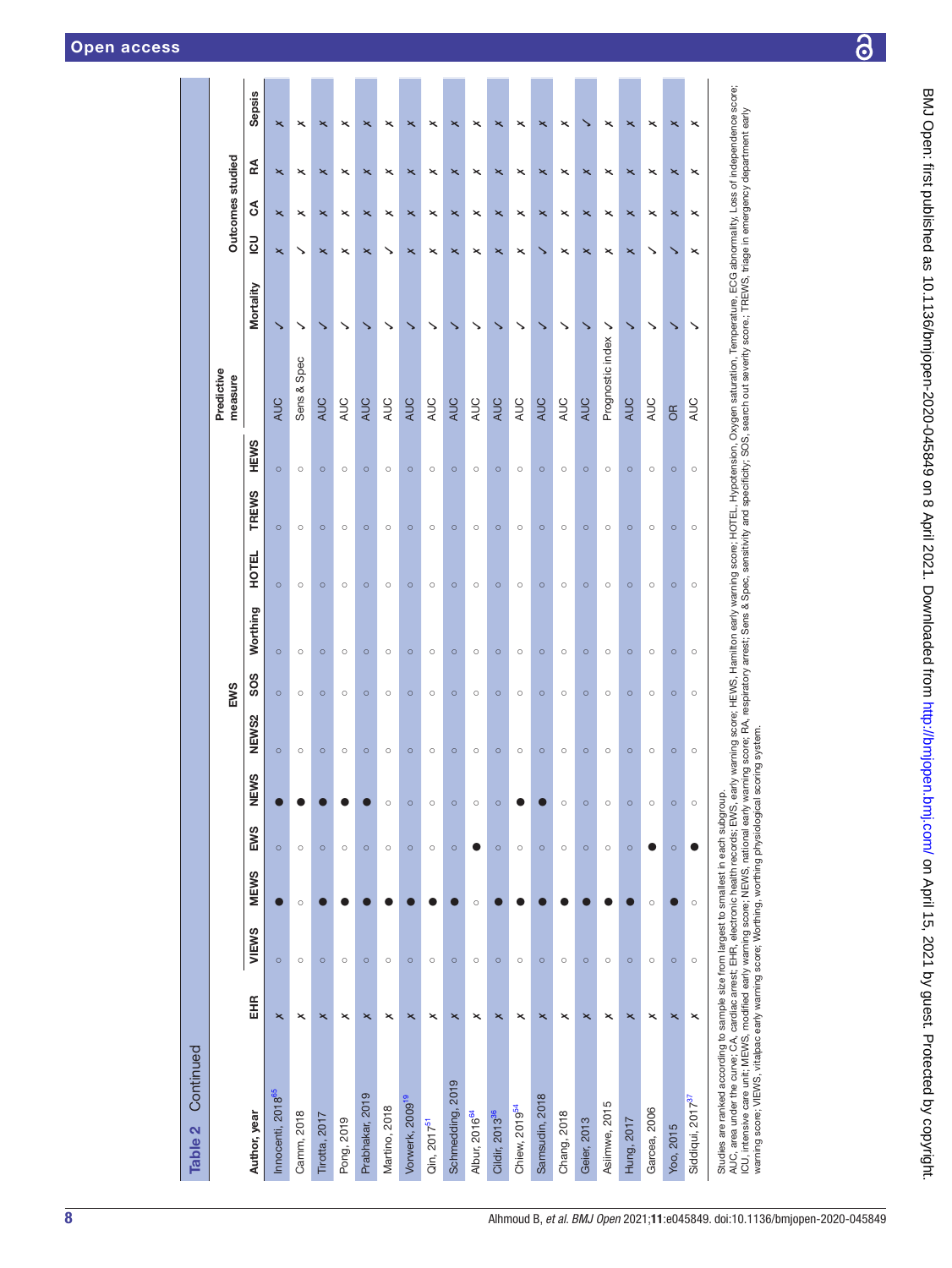| Table 3                    | Study design and setting forincluded studies of predictive performance for early warning scores in clinical settings |            |         |          |                |               |             |              |              |                    |
|----------------------------|----------------------------------------------------------------------------------------------------------------------|------------|---------|----------|----------------|---------------|-------------|--------------|--------------|--------------------|
|                            |                                                                                                                      |            |         | Settings |                |               |             | Study design |              |                    |
| Author, year               | Country                                                                                                              | <b>UCL</b> | 品       | Surgical | <b>Medical</b> | Retrospective | Prospective | RCT          | Case-control | Number of patients |
| Calvert, 2016              | <b>Israel</b>                                                                                                        |            | $\circ$ | $\circ$  | $\circ$        |               | $\circ$     | $\circ$      | $\circ$      | 29083              |
| Awad, 2017                 | $\geq$                                                                                                               |            | $\circ$ | $\circ$  | $\circ$        |               | $\circ$     | $\circ$      | $\circ$      | 11722              |
| Reini, 2012                | Sweden                                                                                                               |            | $\circ$ | $\circ$  | $\circ$        | $\circ$       |             | $\circ$      | $\circ$      | 518                |
| Chen, 2019                 | Taiwan                                                                                                               |            | $\circ$ | $\circ$  | $\circ$        |               | $\circ$     | $\circ$      | $\circ$      | 370                |
| <b>Baker, 2015</b>         | Tanzania                                                                                                             |            | $\circ$ | $\circ$  | $\circ$        | $\circ$       |             | $\circ$      | $\circ$      | 269                |
| Gök, 2019                  | Turkey                                                                                                               |            | $\circ$ | $\circ$  | $\circ$        |               | $\circ$     | $\circ$      | $\circ$      | 250                |
| Moseson, 2014              | <b>USA</b>                                                                                                           |            | $\circ$ | $\circ$  | $\circ$        | $\circ$       |             | $\circ$      | $\circ$      | 227                |
| Jo, 2013                   | South Korea                                                                                                          | D          | $\circ$ | $\circ$  | $\circ$        |               | $\circ$     | $\circ$      | $\circ$      | 151                |
| Kown, 2018                 | Korea                                                                                                                | $\circ$    |         | $\circ$  | $\circ$        |               | $\circ$     | $\circ$      | $\circ$      | 1986334            |
| Usman, 2019                | <b>USA</b>                                                                                                           | $\circ$    |         | $\circ$  | $\circ$        |               | $\circ$     | $\circ$      | $\circ$      | 115734             |
| Jang, 2019                 | Korea                                                                                                                | $\circ$    |         | $\circ$  | $\circ$        |               | $\circ$     | $\circ$      | $\circ$      | 56368              |
| Wei, 2019                  | China                                                                                                                | $\circ$    |         | $\circ$  | $\circ$        |               | $\circ$     | $\circ$      | $\circ$      | 39977              |
| Lee, 2019                  | Korea                                                                                                                | $\circ$    |         | $\circ$  | $\circ$        |               | $\circ$     | $\circ$      | $\circ$      | 27173              |
| Singer, 2017               | <b>USA</b>                                                                                                           | $\circ$    |         | $\circ$  | $\circ$        |               | $\circ$     | $\circ$      | $\circ$      | 22530              |
| Eick, 2015                 | Germany                                                                                                              | $\circ$    |         | $\circ$  | $\circ$        | $\circ$       |             | $\circ$      | $\circ$      | 5730               |
| Bulut, 2014 <sup>58</sup>  | Turkey                                                                                                               | $\circ$    |         | $\circ$  | $\circ$        | $\circ$       |             | $\circ$      | $\circ$      | 2000               |
| Kivipuro, 2018             | Finland                                                                                                              | $\circ$    |         | $\circ$  | $\circ$        | $\circ$       |             | $\circ$      | $\circ$      | 1354               |
| Eckart, 2019 <sup>62</sup> | <b>USA</b>                                                                                                           | $\circ$    |         | $\circ$  | $\circ$        |               | $\circ$     | $\circ$      | $\circ$      | 1303               |
| Ho, 2013                   | Malaysia                                                                                                             | $\circ$    |         | $\circ$  | $\circ$        |               | $\circ$     | $\circ$      | $\circ$      | 1024               |
| Skitch, 2018               | Canada                                                                                                               | $\circ$    |         | $\circ$  | $\circ$        |               | $\circ$     | $\circ$      | $\circ$      | 845                |
| Liu, 2014                  | Malaysia                                                                                                             | $\circ$    |         | $\circ$  | $\circ$        | $\circ$       |             | $\circ$      | $\circ$      | 702                |
| Dundar, 2016 <sup>57</sup> | Turkey                                                                                                               | $\circ$    |         | $\circ$  | $\circ$        | $\circ$       |             | $\circ$      | $\circ$      | 671                |
| <b>Yuan, 2018</b>          | China                                                                                                                | $\circ$    |         | $\circ$  | $\circ$        | $\circ$       |             | $\circ$      | $\circ$      | 621                |
| Naidoo, 2014               | South Africa                                                                                                         | $\circ$    |         | $\circ$  | $\circ$        |               | $\circ$     | $\circ$      | $\circ$      | 590                |
| Liu, 2015                  | China                                                                                                                | $\circ$    |         | $\circ$  | $\circ$        | $\circ$       |             | $\circ$      | $\circ$      | 551                |
| So, 2015                   | China                                                                                                                | $\circ$    |         | $\circ$  | $\circ$        | $\circ$       |             | $\circ$      | $\circ$      | 544                |
| Dundar, 2019               | Turkey                                                                                                               | $\circ$    |         | $\circ$  | $\circ$        |               | $\circ$     | $\circ$      | $\circ$      | 455                |
| Lam, 2006                  | China                                                                                                                | $\circ$    |         | $\circ$  | $\circ$        | $\circ$       |             | $\circ$      | $\circ$      | 425                |
| <b>Xie, 2018</b>           | China                                                                                                                | $\circ$    |         | $\circ$  | $\circ$        | $\circ$       |             | $\circ$      | $\circ$      | 383                |
| Cattermole, 2009           | China                                                                                                                | $\circ$    |         | $\circ$  | $\circ$        | $\circ$       |             | $\circ$      | $\circ$      | 330                |
| Heitz, 2010                | <b>USA</b>                                                                                                           | $\circ$    |         | $\circ$  | $\circ$        |               | $\circ$     | $\circ$      | $\circ$      | 280                |
|                            |                                                                                                                      |            |         |          |                |               |             |              |              | Continued          |

BMJ Open: first published as 10.1136/bmjopen-2020-045849 on 8 April 2021. Downloaded from http://bmjopen.bmj.com/ on April 15, 2021 by guest. Protected by copyright. BMJ Open: first published as 10.1136/bmjopen-2020-045849 on 8 April 2021. Downloaded from <http://bmjopen.bmj.com/> on April 15, 2021 by guest. Protected by copyright.

9

# Open access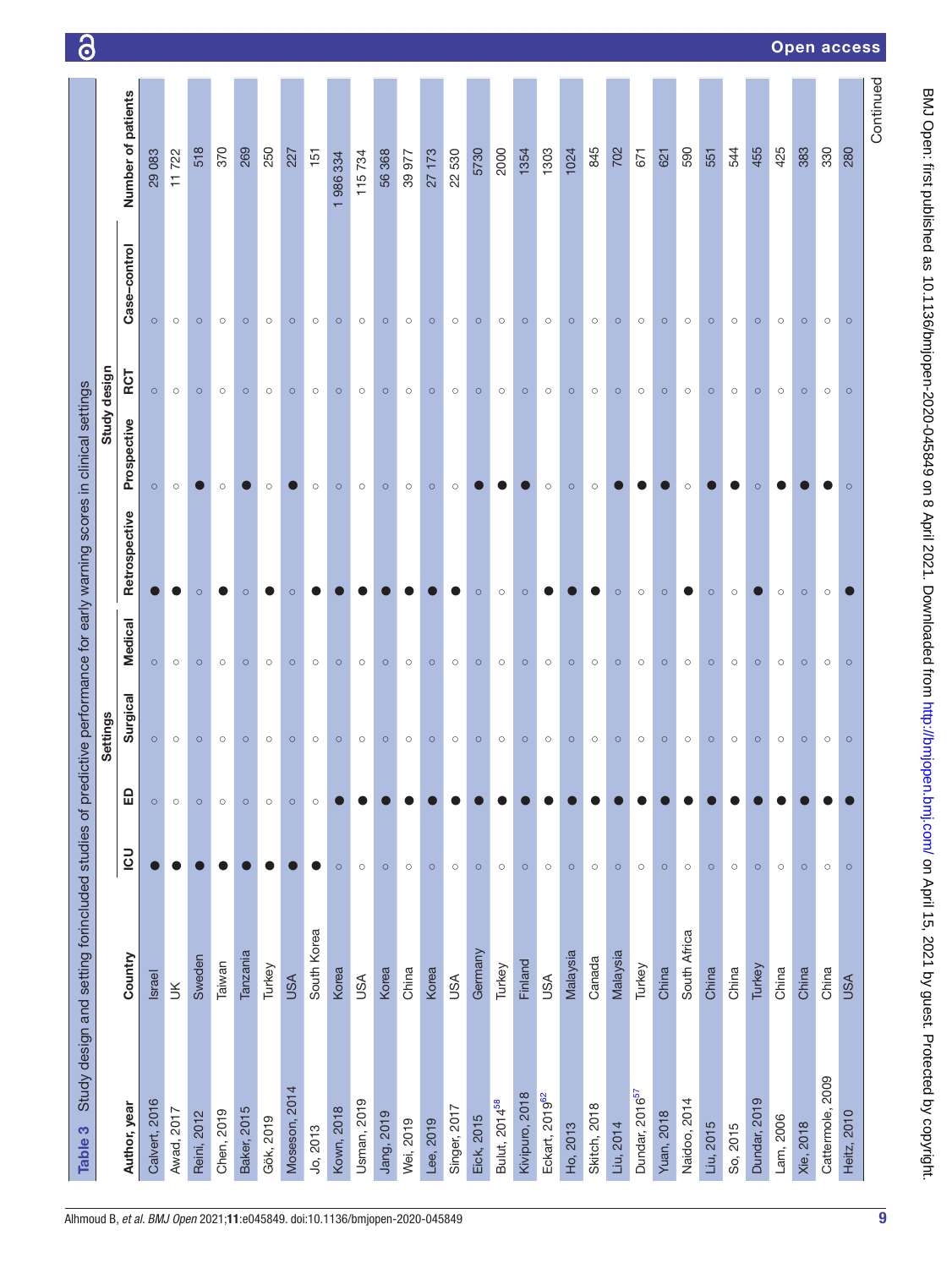|                                                                         |                 |         |         | <b>Settings</b> |                |               |             | Study design |              |                    |
|-------------------------------------------------------------------------|-----------------|---------|---------|-----------------|----------------|---------------|-------------|--------------|--------------|--------------------|
| Author, year                                                            | Country         | mo      | ₩       | Surgical        | <b>Medical</b> | Retrospective | Prospective | RCT          | Case-control | Number of patients |
| Sirivilaithon, 2019                                                     | Thailand        | $\circ$ |         | $\circ$         | $\circ$        | $\circ$       | $\circ$     | $\circ$      |              | 250                |
| Cattermole, 2014                                                        | China           | $\circ$ |         | $\circ$         | $\circ$        | $\circ$       |             | $\circ$      | $\circ$      | 230                |
| Najafi, 2018                                                            | Iran            | $\circ$ |         | $\circ$         | $\circ$        | $\circ$       |             | $\circ$      | $\circ$      | 185                |
| Bartkowiak, 2019 <sup>50</sup>                                          | <b>USA</b>      | $\circ$ | $\circ$ |                 | $\circ$        |               | $\circ$     | $\circ$      | $\circ$      | 32537              |
| Kovacs, 2016                                                            | $\leq$          | $\circ$ | $\circ$ |                 |                |               | $\circ$     | $\circ$      | $\circ$      | 20626              |
| Plate, 2018                                                             | The Netherlands | $\circ$ | $\circ$ |                 | $\circ$        | $\circ$       |             | $\circ$      | $\circ$      | 1782               |
| Sarani, 2012                                                            | The Netherlands | $\circ$ | $\circ$ |                 | $\circ$        | $\circ$       |             | $\circ$      | $\circ$      | 572                |
| <b>Hollis, 2016</b>                                                     | <b>USA</b>      | $\circ$ | $\circ$ |                 | $\circ$        |               | $\circ$     | $\circ$      | $\circ$      | 522                |
| Gardner-Thorpe 2006                                                     | $\leq$          | $\circ$ | $\circ$ |                 | $\circ$        | $\circ$       |             | $\circ$      | $\circ$      | 334                |
| Garcea, 2010                                                            | $\leq$          | $\circ$ | $\circ$ |                 | $\circ$        |               | $\circ$     | $\circ$      | $\circ$      | 280                |
| Cuthbertson, 2007 <sup>49</sup>                                         | $\leq$          | $\circ$ | $\circ$ |                 | $\circ$        |               | $\circ$     | $\circ$      | $\circ$      | 136                |
| Prytherch, 2010                                                         | $\leq$          | $\circ$ | $\circ$ | $\circ$         |                |               | $\circ$     | $\circ$      | $\circ$      | 35585              |
| Smith, 2013 <sup>22</sup>                                               | $\leq$          | $\circ$ | $\circ$ | $\circ$         |                |               | $\circ$     | $\circ$      | $\circ$      | 35585              |
| Rasmussen, 2018                                                         | Denmark         | $\circ$ | $\circ$ | $\circ$         |                |               | $\circ$     | $\circ$      | $\circ$      | 17312              |
| Ghosh, 2018                                                             | USA             | $\circ$ | $\circ$ | $\circ$         |                |               | $\circ$     | $\circ$      | $\circ$      | 2097               |
| Duckitt, 2007 <sup>47</sup>                                             | $\leq$          | $\circ$ | $\circ$ | $\circ$         |                | $\circ$       |             | $\circ$      | $\circ$      | 1102               |
| Colombo, 2017                                                           | Italy           | $\circ$ | $\circ$ | $\circ$         |                |               | $\circ$     | $\circ$      | $\circ$      | 471                |
| Abbot, 2016 <sup>48</sup>                                               | $\leq$          | $\circ$ | $\circ$ | $\circ$         |                | $\circ$       |             | $\circ$      | $\circ$      | 322                |
| Wheeler, 2013                                                           | Malawi          | $\circ$ | $\circ$ | $\circ$         |                | $\circ$       |             | $\circ$      | $\circ$      | 302                |
| Graziadio, 2019                                                         | $\leq$          | $\circ$ | $\circ$ | $\circ$         |                | $\circ$       |             | $\circ$      | $\circ$      | 292                |
| Studies are ranked according to sample size from largest to smallest in |                 |         |         | each subgroup.  |                |               |             |              |              |                    |

Black dots in the subgroup column represent the disease or the settings where the sample was studied, and brown dots in the study by Kellet represent different samples for each subgroup.<br>CVD, cardiovascular disease; ED, em Black dots in the subgroup column represent the disease or the settings where the sample was studied, and brown dots in the study by Kellet represent different samples for each subgroup. CVD, cardiovascular disease; ED, emergency department; GI, gastrointestinal diseases; ICU, intensive care unit.

10 Alhmoud B, *et al*. *BMJ Open* 2021;11:e045849. doi:10.1136/bmjopen-2020-045849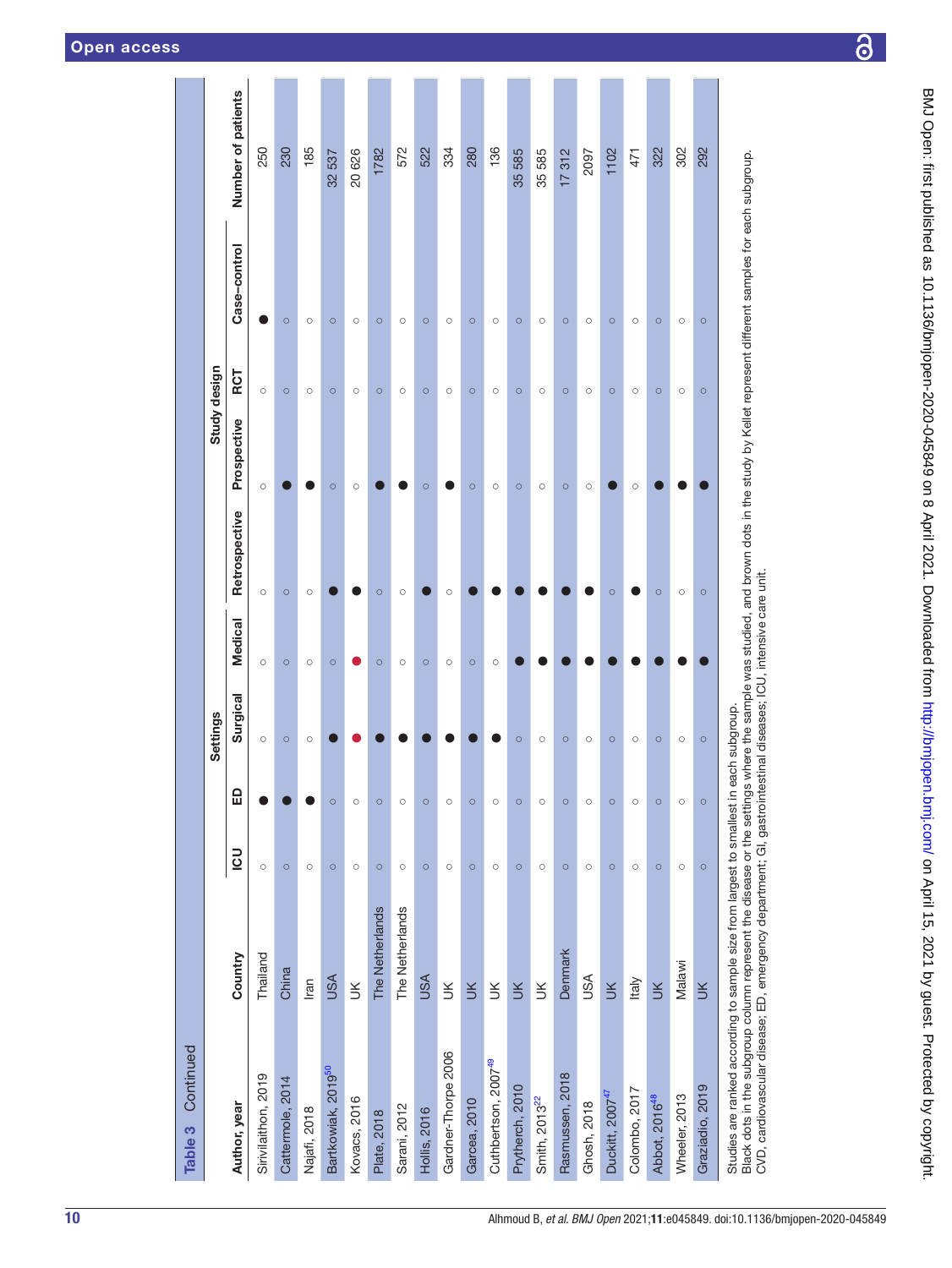| Early warning scores, predictive measures and outc<br>Table 4 |                       |           |             |         |                |         |                 |          |         |              |             | omes for included studies of predictive performance for early warning scores in clinical settings |                       |                       |                           |                           |                           |
|---------------------------------------------------------------|-----------------------|-----------|-------------|---------|----------------|---------|-----------------|----------|---------|--------------|-------------|---------------------------------------------------------------------------------------------------|-----------------------|-----------------------|---------------------------|---------------------------|---------------------------|
|                                                               |                       |           |             |         |                |         | EWS             |          |         |              |             |                                                                                                   |                       | Outcomes studied      |                           |                           |                           |
| Author, year                                                  | EHR                   | VIEWS     | <b>MEWS</b> | EWS     | Q)<br>MEN<br>N | NEWS2   | SO <sub>S</sub> | Worthing | 파<br>ĒЯ | <b>TREWS</b> | <b>HEWS</b> | Predictive<br>measure                                                                             | Mortality             | $\overline{c}$        | g                         | Æ                         | Sepsis                    |
| Calvert, 2016                                                 | $\pmb{\times}$        | $\circ$   |             | $\circ$ | $\circ$        | $\circ$ | $\circ$         | $\circ$  | $\circ$ | $\circ$      | $\circ$     | AUC                                                                                               | $\mathbf{\times}$     | $\mathbf{\times}$     | $\mathbf{\times}$         | $\mathbf{\times}$         | ↘                         |
| Awad, 2017                                                    | $\!\times\!$          | $\circ$   | $\circ$     | $\circ$ | $\bullet$      | $\circ$ | $\circ$         | $\circ$  | $\circ$ | $\circ$      | $\circ$     | AUC                                                                                               | $\searrow$            | $\boldsymbol{\times}$ | $\boldsymbol{\times}$     | $\pmb{\times}$            | $\boldsymbol{\times}$     |
| Reini, 2012                                                   | $\pmb{\times}$        | $\circ$   | $\bullet$   | $\circ$ | $\circ$        | $\circ$ | $\circ$         | $\circ$  | $\circ$ | $\circ$      | $\circ$     | AUC                                                                                               | ↘                     | $\mathbf{\times}$     | $\pmb{\times}$            | $\pmb{\times}$            | $\pmb{\times}$            |
| Chen, 2019                                                    | $\boldsymbol{\times}$ | $\circ$   | $\circ$     | $\circ$ |                | $\circ$ | $\circ$         | $\circ$  | $\circ$ | $\circ$      | $\circ$     | <b>AUC</b>                                                                                        | $\boldsymbol{\times}$ | $\boldsymbol{\times}$ | $\boldsymbol{\times}$     | ↘                         | $\!\times\!$              |
| Baker, 2015                                                   | $\pmb{\times}$        | $\circ$   | $\circ$     | $\circ$ |                | $\circ$ | $\circ$         | $\circ$  | $\circ$ | $\circ$      | $\circ$     | AUC                                                                                               | ↘                     | $\mathbf{\times}$     | $\pmb{\times}$            | $\times$                  | $\pmb{\times}$            |
| Gök, 2019                                                     | $\mathord{\times}$    | $\circ$   |             | $\circ$ | $\circ$        | $\circ$ | $\circ$         | $\circ$  | $\circ$ | $\circ$      | $\circ$     | <b>AUC</b>                                                                                        | $\times$              | $\times$              | $\!\times\!$              | $\pmb{\times}$            | ↘                         |
| Moseson, 2014                                                 | $\pmb{\times}$        | $\circ$   |             | $\circ$ | $\circ$        | $\circ$ | $\circ$         | $\circ$  | $\circ$ | $\circ$      | $\circ$     | AUC                                                                                               | ↘                     | $\boldsymbol{\times}$ | $\times$                  | $\pmb{\times}$            | $\times$                  |
| Jo, 2013                                                      | $\mathord{\times}$    | $\bullet$ |             | $\circ$ | $\circ$        | $\circ$ | $\circ$         | $\circ$  | O       | $\circ$      | $\circ$     | <b>AUC</b>                                                                                        | $\searrow$            | $\boldsymbol{\times}$ | $\mathord{\times}$        | $\!\times\!$              | $\times$                  |
| Kown, 2018                                                    | $\pmb{\times}$        | $\circ$   |             | $\circ$ | $\circ$        | $\circ$ | $\circ$         | $\circ$  | $\circ$ | $\circ$      | $\circ$     | AUC                                                                                               | ↘                     | ↘                     | $\pmb{\times}$            | $\pmb{\times}$            | $\pmb{\times}$            |
| Usman, 2019                                                   | $\boldsymbol{\times}$ | $\circ$   |             | $\circ$ | 0              | $\circ$ | $\circ$         | $\circ$  | $\circ$ | $\circ$      | $\circ$     | <b>AUC</b>                                                                                        | $\checkmark$          | $\times$              | $\mathord{\times}$        | $\pmb{\times}$            | ↘                         |
| Jang, 2019                                                    | ×                     | $\circ$   |             | $\circ$ | $\circ$        | $\circ$ | $\circ$         | $\circ$  | $\circ$ | $\circ$      | $\circ$     | AUC                                                                                               | $\pmb{\times}$        | ×                     | ↘                         | ×                         | ×                         |
| Wei, 2019                                                     | $\mathord{\times}$    | $\circ$   |             | $\circ$ | $\circ$        | $\circ$ | $\circ$         | $\circ$  | $\circ$ | $\circ$      | $\circ$     | <b>AUC</b>                                                                                        | $\searrow$            | $\times$              | $\times$                  | $\boldsymbol{\times}$     | $\times$                  |
| Lee, 2019                                                     | $\pmb{\times}$        | $\circ$   |             | $\circ$ | ×              | $\circ$ | $\circ$         | $\circ$  | $\circ$ | 0            | $\circ$     | <b>AUC</b>                                                                                        | ↘                     | $\pmb{\times}$        | $\pmb{\times}$            | $\pmb{\times}$            | $\times$                  |
| Singer, 2017                                                  | $\times$              | $\circ$   |             | $\circ$ | $\circ$        | $\circ$ | $\circ$         | $\circ$  | $\circ$ | $\circ$      | $\circ$     | <b>AUC</b>                                                                                        | ↘                     | ↘                     | $\times$                  | $\boldsymbol{\times}$     | $\times$                  |
| Eick, 2015                                                    | $\pmb{\times}$        | $\circ$   |             | $\circ$ | $\circ$        | $\circ$ | $\circ$         | $\circ$  | $\circ$ | $\circ$      | $\circ$     | AUC                                                                                               | ↘                     | $\mathsf{x}$          | $\times$                  | $\pmb{\times}$            | $\pmb{\times}$            |
| Bulut, 2014 <sup>58</sup>                                     | $\mathord{\times}$    | $\circ$   |             | $\circ$ | $\circ$        | $\circ$ | $\circ$         | $\circ$  | $\circ$ | $\circ$      | $\circ$     | AUC                                                                                               | $\searrow$            | $\boldsymbol{\times}$ | $\boldsymbol{\times}$     | $\boldsymbol{\times}$     | $\boldsymbol{\times}$     |
| Kivipuro, 2018                                                | $\mathbf{\times}$     | $\circ$   | $\circ$     | $\circ$ |                | $\circ$ | $\circ$         | $\circ$  | $\circ$ | $\circ$      | $\circ$     | AUC                                                                                               | ↘                     | $\mathbf{\times}$     | $\mathbf{\times}$         | $\mathsf{x}$              | $\pmb{\times}$            |
| Eckart, 2019 <sup>62</sup>                                    | $\boldsymbol{\times}$ | $\circ$   | $\circ$     | $\circ$ |                | $\circ$ | $\circ$         | $\circ$  | $\circ$ | $\circ$      | $\circ$     | <b>AUC</b>                                                                                        | $\checkmark$          | ↘                     | $\boldsymbol{\times}$     | $\boldsymbol{\times}$     | $\times$                  |
| , 2013                                                        | $\boldsymbol{\times}$ | $\circ$   |             | $\circ$ | $\circ$        | $\circ$ | $\circ$         | $\circ$  | $\circ$ | $\circ$      | $\circ$     | <b>AUC</b>                                                                                        | $\boldsymbol{\times}$ | ↘                     | $\mathbf{\times}$         | $\pmb{\times}$            | $\boldsymbol{\times}$     |
| Skitch, 2018                                                  | $\mathord{\times}$    | $\circ$   | $\circ$     | $\circ$ |                | $\circ$ | $\circ$         | $\circ$  | $\circ$ | $\circ$      | O           | AUC                                                                                               | $\boldsymbol{\times}$ | $\!\times\!$          | $\mathord{\times}$        | $\boldsymbol{\times}$     | ↘                         |
| Liu, 2014                                                     | $\pmb{\times}$        | $\circ$   |             | $\circ$ | $\circ$        | $\circ$ | $\circ$         | $\circ$  | $\circ$ | $\circ$      | $\circ$     | <b>AUC</b>                                                                                        | ↘                     | $\pmb{\times}$        | ↘                         | $\pmb{\times}$            | $\pmb{\times}$            |
| Dundar, 2016 <sup>57</sup>                                    | $\mathord{\times}$    | ●         |             | $\circ$ | $\circ$        | $\circ$ | $\circ$         | $\circ$  | $\circ$ | $\circ$      | $\circ$     | <b>AUC</b>                                                                                        | ↘                     | ↘                     | $\mathord{\times}$        | $\boldsymbol{\times}$     | $\mathord{\times}$        |
| <b>Yuan, 2018</b>                                             | $\mathsf{x}$          | $\circ$   |             | $\circ$ |                | $\circ$ | $\circ$         | $\circ$  | $\circ$ | $\circ$      | $\circ$     | AUC                                                                                               | ↘                     | ↘                     | $\times$                  | $\mathsf{x}$              | $\mathord{\times}$        |
| Naidoo, 2014                                                  | $\!\times\!$          | $\circ$   | $\circ$     | $\circ$ | $\circ$        | $\circ$ | $\circ$         | $\circ$  | $\circ$ | O            | $\circ$     | Spec<br>Sens &                                                                                    | ↘                     | $\!\times\!$          | $\mathord{\times}$        | $\!\times\!$              | $\times$                  |
| Liu, 2015                                                     | $\pmb{\times}$        | $\circ$   |             | $\circ$ |                | $\circ$ | $\circ$         | $\circ$  | $\circ$ | $\circ$      | $\circ$     | AUC                                                                                               | ↘                     | $\boldsymbol{\times}$ | $\boldsymbol{\mathsf{x}}$ | $\pmb{\times}$            | $\boldsymbol{\mathsf{x}}$ |
| So, 2015                                                      | $\pmb{\times}$        | $\circ$   |             | $\circ$ | $\circ$        | $\circ$ | $\circ$         | $\circ$  | $\circ$ | $\circ$      | $\circ$     | Spec<br>Sens &                                                                                    | ↘                     | $\boldsymbol{\times}$ | $\mathord{\times}$        | $\pmb{\times}$            | $\times$                  |
| Dundar, 2019                                                  | $\times$              | $\circ$   | $\circ$     | $\circ$ |                | $\circ$ | $\circ$         | $\circ$  | $\circ$ | $\circ$      | $\circ$     | AUC                                                                                               | ↘                     | $\pmb{\times}$        | $\mathsf{\mathsf{x}}$     | $\pmb{\times}$            | $\boldsymbol{\mathsf{x}}$ |
| Lam, 2006                                                     | $\times$              | $\circ$   |             | $\circ$ | $\circ$        | $\circ$ | $\circ$         | $\circ$  | $\circ$ | $\circ$      | $\circ$     | AUC                                                                                               | ↘                     | ↘                     | $\times$                  | $\boldsymbol{\times}$     | $\mathord{\times}$        |
| Xie, 2018                                                     | $\mathord{\times}$    | $\circ$   |             | $\circ$ | $\circ$        | $\circ$ | $\circ$         | $\circ$  | $\circ$ | $\circ$      | $\circ$     | AUC                                                                                               | ↘                     | ↘                     | $\times$                  | $\mathbf{\times}$         | $\boldsymbol{\mathsf{x}}$ |
| Cattermole, 2009                                              | $\mathord{\times}$    | $\circ$   |             | $\circ$ | $\circ$        | $\circ$ | $\circ$         | $\circ$  | $\circ$ | $\circ$      | $\circ$     | AUC                                                                                               | ↘                     | $\times$              | $\times$                  | $\!\times\!$              | ×                         |
| Heitz, 2010                                                   | $\mathord{\times}$    | $\circ$   |             | $\circ$ | $\circ$        | $\circ$ | $\circ$         | $\circ$  | $\circ$ | $\circ$      | $\circ$     | <b>AUC</b>                                                                                        | ↘                     | $\mathbf{\times}$     | $\times$                  | $\pmb{\times}$            | ×                         |
| Sirivilaithon, 2019                                           | $\times$              | $\circ$   | $\circ$     | $\circ$ |                | $\circ$ | $\circ$         | $\circ$  | $\circ$ | $\circ$      | $\circ$     | AUC                                                                                               | $\mathbf{\times}$     | $\times$              | ×                         | $\times$                  | $\mathbf{\times}$         |
| Cattermole, 2014                                              | $\times$              | $\circ$   |             | $\circ$ |                | $\circ$ | $\circ$         |          | $\circ$ | $\circ$      | $\circ$     | AUC                                                                                               | ↘                     | $\times$              | $\times$                  | $\boldsymbol{\mathsf{x}}$ | $\mathbf{\times}$         |
|                                                               |                       |           |             |         |                |         |                 |          |         |              |             |                                                                                                   |                       |                       |                           |                           | Continued                 |

ි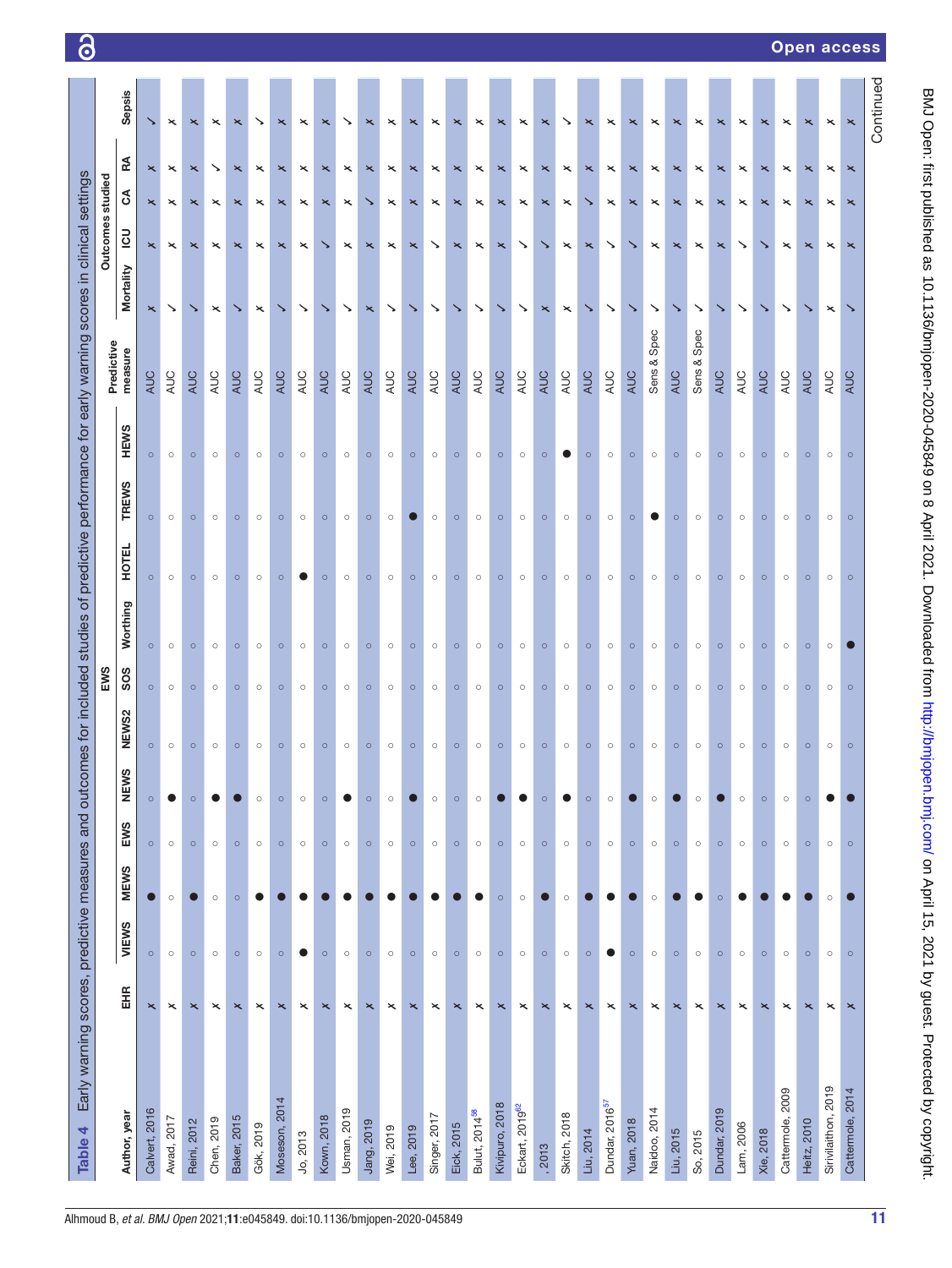| Continued<br>Table 4                                                                                                                                                                                                                                                                                                                                                                                                                                                                                                                                                                                                                         |                         |         |             |         |         |                   |         |          |              |              |             |             |           |                         |                                                    |                |
|----------------------------------------------------------------------------------------------------------------------------------------------------------------------------------------------------------------------------------------------------------------------------------------------------------------------------------------------------------------------------------------------------------------------------------------------------------------------------------------------------------------------------------------------------------------------------------------------------------------------------------------------|-------------------------|---------|-------------|---------|---------|-------------------|---------|----------|--------------|--------------|-------------|-------------|-----------|-------------------------|----------------------------------------------------|----------------|
|                                                                                                                                                                                                                                                                                                                                                                                                                                                                                                                                                                                                                                              |                         |         |             |         |         |                   | EWS     |          |              |              |             | Predictive  |           | <b>Outcomes studied</b> |                                                    |                |
| Author, year                                                                                                                                                                                                                                                                                                                                                                                                                                                                                                                                                                                                                                 | EHR                     | VIEWS   | <b>MEWS</b> | EWS     | NEWS    | NEW <sub>S2</sub> | SOS     | Worthing | <b>HOTEL</b> | <b>TREWS</b> | <b>HEWS</b> | measure     | Mortality | 50                      | RA<br>న్                                           | <b>Sepsis</b>  |
| Najafi, 2018                                                                                                                                                                                                                                                                                                                                                                                                                                                                                                                                                                                                                                 | ×                       | $\circ$ | $\circ$     | $\circ$ |         | $\circ$           | $\circ$ | $\circ$  | $\circ$      | $\circ$      | $\circ$     | AUC         |           | ×                       | ×<br>×                                             | ×              |
| Bartkowiak, 2019 <sup>50</sup>                                                                                                                                                                                                                                                                                                                                                                                                                                                                                                                                                                                                               | $\overline{\mathbf{x}}$ | $\circ$ |             | $\circ$ |         | $\circ$           | $\circ$ | $\circ$  | $\circ$      | $\circ$      | $\circ$     | <b>AUC</b>  |           |                         | $\overline{\mathbf{x}}$                            | ×              |
| Kovacs, 2016                                                                                                                                                                                                                                                                                                                                                                                                                                                                                                                                                                                                                                 | ×                       | $\circ$ | $\circ$     | $\circ$ |         | $\circ$           | $\circ$ | $\circ$  | $\circ$      | $\circ$      | $\circ$     | <b>AUC</b>  |           |                         | ×                                                  | ×              |
| Plate, 2018                                                                                                                                                                                                                                                                                                                                                                                                                                                                                                                                                                                                                                  | ×                       |         | $\circ$     | $\circ$ | $\circ$ | $\circ$           | $\circ$ | $\circ$  | $\circ$      | $\circ$      | $\circ$     | <b>AUC</b>  |           |                         | $\overline{\mathbf{x}}$<br>$\overline{\mathbf{x}}$ |                |
| Sarani, 2012                                                                                                                                                                                                                                                                                                                                                                                                                                                                                                                                                                                                                                 | ×                       | $\circ$ |             | $\circ$ | $\circ$ | $\circ$           | $\circ$ | $\circ$  | $\circ$      | $\circ$      | $\circ$     | Sens & Spec |           |                         | ×<br>×                                             | ×              |
| <b>Hollis, 2016</b>                                                                                                                                                                                                                                                                                                                                                                                                                                                                                                                                                                                                                          | $\overline{\mathbf{x}}$ | $\circ$ | $\circ$     |         | $\circ$ | $\circ$           | $\circ$ | $\circ$  | $\circ$      | $\circ$      | $\circ$     | <b>AUC</b>  |           |                         | $\overline{\mathbf{x}}$<br>$\overline{\mathbf{x}}$ | ×              |
| Gardner-Thorpe, 2006                                                                                                                                                                                                                                                                                                                                                                                                                                                                                                                                                                                                                         | ×                       | $\circ$ |             | $\circ$ | $\circ$ | $\circ$           | $\circ$ | $\circ$  | $\circ$      | $\circ$      | $\circ$     | Sens & Spec | ↘         | ↘                       | ×<br>×                                             | ×              |
| Garcea et al, 2010                                                                                                                                                                                                                                                                                                                                                                                                                                                                                                                                                                                                                           | $\overline{\mathbf{x}}$ | $\circ$ | $\circ$     |         | $\circ$ | $\circ$           | $\circ$ | $\circ$  | $\circ$      | $\circ$      | $\circ$     | <b>AUC</b>  |           | $\overline{\mathbf{x}}$ | $\overline{\mathbf{x}}$<br>$\overline{\mathbf{x}}$ | $\pmb{\times}$ |
| Cuthbertson, 2007 <sup>49</sup>                                                                                                                                                                                                                                                                                                                                                                                                                                                                                                                                                                                                              | $\times$                | $\circ$ |             |         | $\circ$ | $\circ$           | $\circ$ | $\circ$  | $\circ$      | $\circ$      | $\circ$     | AUC         | ×         |                         | $\times$<br>$\times$                               | ×              |
| Prytherch, 2010                                                                                                                                                                                                                                                                                                                                                                                                                                                                                                                                                                                                                              | ×                       |         | $\circ$     | $\circ$ | $\circ$ | $\circ$           | $\circ$ | $\circ$  | $\circ$      | $\circ$      | $\circ$     | <b>AUC</b>  |           | $\overline{\mathsf{x}}$ | $\overline{\mathbf{x}}$<br>$\overline{\mathbf{x}}$ | $\pmb{\times}$ |
| Smith, 2013 <sup>22</sup>                                                                                                                                                                                                                                                                                                                                                                                                                                                                                                                                                                                                                    | ×                       | $\circ$ | $\circ$     | $\circ$ |         | $\circ$           | $\circ$ | $\circ$  | О            | $\circ$      | О           | <b>AUC</b>  |           |                         | ×                                                  |                |
| Rasmussen, 2018                                                                                                                                                                                                                                                                                                                                                                                                                                                                                                                                                                                                                              | $\overline{\mathbf{x}}$ | $\circ$ | $\circ$     | $\circ$ |         | $\circ$           | $\circ$ | $\circ$  | $\circ$      | $\circ$      | $\circ$     | <b>AUC</b>  |           | $\overline{\mathbf{x}}$ | $\overline{\mathbf{x}}$<br>$\overline{\mathbf{x}}$ | ×              |
| Ghosh, 2018                                                                                                                                                                                                                                                                                                                                                                                                                                                                                                                                                                                                                                  |                         | $\circ$ |             | $\circ$ |         | $\circ$           | $\circ$ | $\circ$  | $\circ$      | $\circ$      | О           | AUC         |           | ×                       | ×<br>×                                             | ×              |
| Duckitt, 2007 <sup>47</sup>                                                                                                                                                                                                                                                                                                                                                                                                                                                                                                                                                                                                                  | $\overline{\mathbf{x}}$ | $\circ$ | $\circ$     |         | $\circ$ | $\circ$           | $\circ$ |          | $\circ$      | $\circ$      | $\circ$     | <b>AUC</b>  |           |                         | $\overline{\mathbf{x}}$<br>$\overline{\mathbf{x}}$ | ×              |
| Colombo, 2017                                                                                                                                                                                                                                                                                                                                                                                                                                                                                                                                                                                                                                | ×                       | $\circ$ |             | $\circ$ | $\circ$ | $\circ$           | $\circ$ | $\circ$  | $\circ$      | $\circ$      | $\circ$     | AUC         |           | ×                       | ×<br>×                                             | ×              |
| Abbot, 2016 <sup>48</sup>                                                                                                                                                                                                                                                                                                                                                                                                                                                                                                                                                                                                                    | $\overline{\mathbf{x}}$ | $\circ$ | $\circ$     | $\circ$ |         | $\circ$           | $\circ$ | $\circ$  | $\circ$      | $\circ$      | $\circ$     | <b>AUC</b>  |           | $\overline{\mathbf{x}}$ | $\overline{\mathbf{x}}$<br>$\overline{\mathbf{x}}$ | ×              |
| Wheeler, 2013                                                                                                                                                                                                                                                                                                                                                                                                                                                                                                                                                                                                                                | ×                       | $\circ$ |             | $\circ$ | $\circ$ | $\circ$           | $\circ$ | $\circ$  |              | $\circ$      | О           | <b>AUC</b>  |           | ×                       | ×<br>×                                             | ×              |
| Graziadio, 2019                                                                                                                                                                                                                                                                                                                                                                                                                                                                                                                                                                                                                              | $\overline{\mathbf{x}}$ | $\circ$ | $\circ$     | $\circ$ |         | $\circ$           | $\circ$ | $\circ$  | $\circ$      | $\circ$      | $\circ$     | <b>AUC</b>  |           |                         | $\overline{\mathbf{x}}$<br>$\overline{\mathbf{x}}$ | ×              |
| AUC, area under the curve; CA, cardiac arrest; EHR, electronic health records; EWS, early warning score; Hamilton early warning score; HOTEL, Hypotension, Oxygen saturation, Temperature, ECG abnormality, Loss of independen<br>MEWS, modified early warning score; NEWS, national early warning score; RA, respiratory arrest; Sens and Spec, sensitivity and specificity; SOS, search out severity score; TREWS, triage in emergency department early warnin<br>Studies are ranked according to sample size from largest to smallest in each subgroup.<br>vitalpac early warning score; Worthing, worthing physiological scoring system. |                         |         |             |         |         |                   |         |          |              |              |             |             |           |                         |                                                    |                |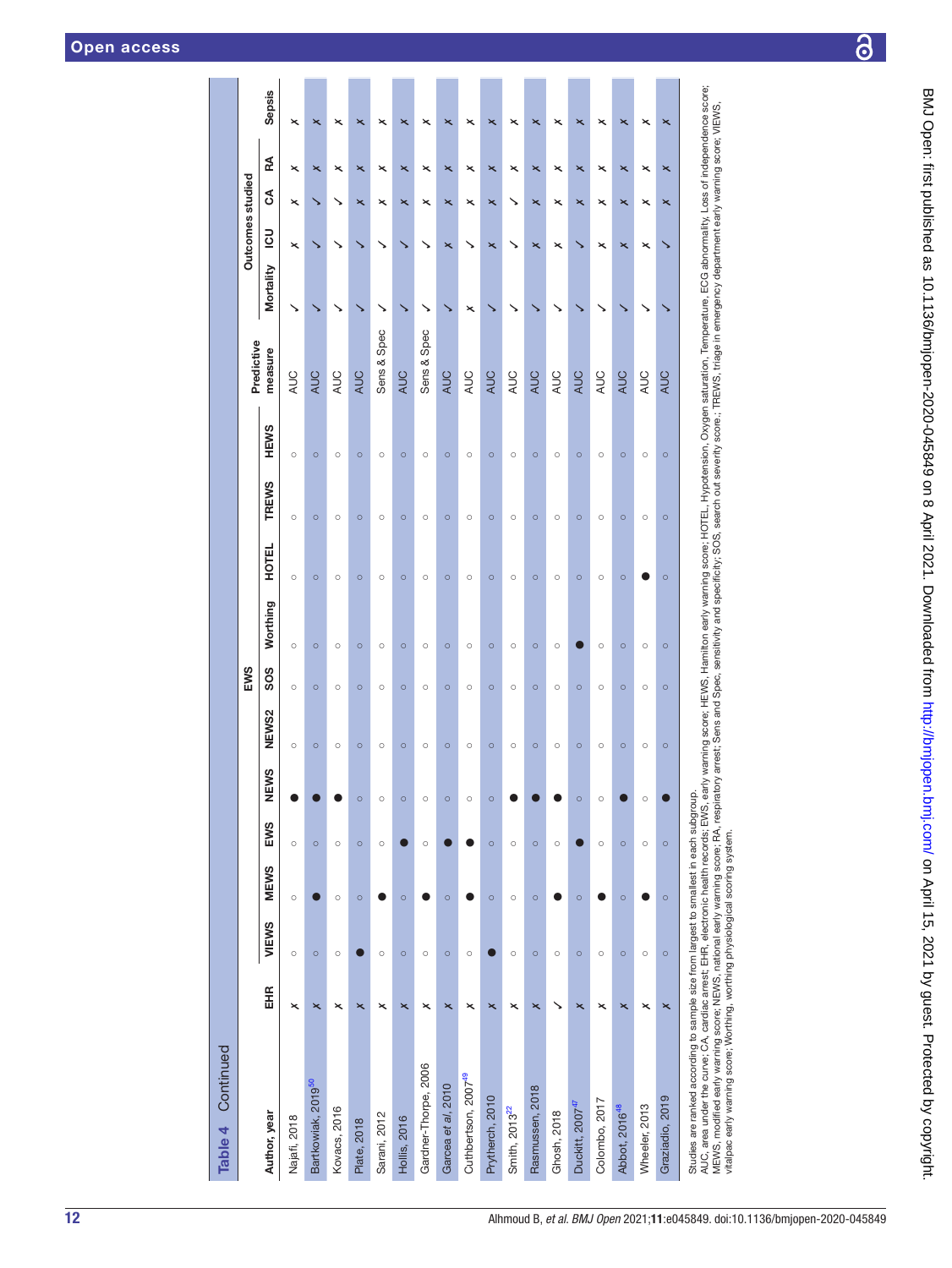

<span id="page-12-0"></span>Figure 3 Early warning score performance in different disease subgroups. Each bubble represents critical events predicted by early warning scores for each disease subgroup with average AUC of studies beside each event type. The size of the bubble represents the number of studies in each subgroup. CA, cardiac arrest; CVD, cardiovascular diseases; GI, gastrointestinal diseases; ICU, intensive care unit; OF, organ failure; RA, respiratory arrest.

In methodology, observations selections method, time horizon between EWS score and event and the metric used in assessment were inconsistent. Choosing multiple observations or a single observation prior the outcome may not significantly affect the ranking of EWS.<sup>[67](#page-15-36)</sup> Yet, selecting a single observation is generally associated with high AUC compared with multiple observations,<sup>46 67</sup> supporting the use of multiple observations for each episode. Moreover, AUC, the most commonly used measure of predictive performance, has limitations and other metrics, including positive predictive value, should also be assessed.<sup>[68](#page-15-37)</sup> Recording observations at an agreed

threshold point before events in a standardised method is necessary to evaluate EWS effectively.

The universal EWS with standardised models were primarily designed for general patient populations in wards and EDs and remain underevaluated in specific diseases and settings. In medical and ED contexts, EWS perform well, suggesting the role of EWS in general settings, or at the early stage of clinical assessment. Our positive findings in respiratory disease may indicate the emphasis of several EWS, such as NEWS2, on respiratory changes when patients are deteriorating. Specific disease areas may show unique alarm signs when critical events



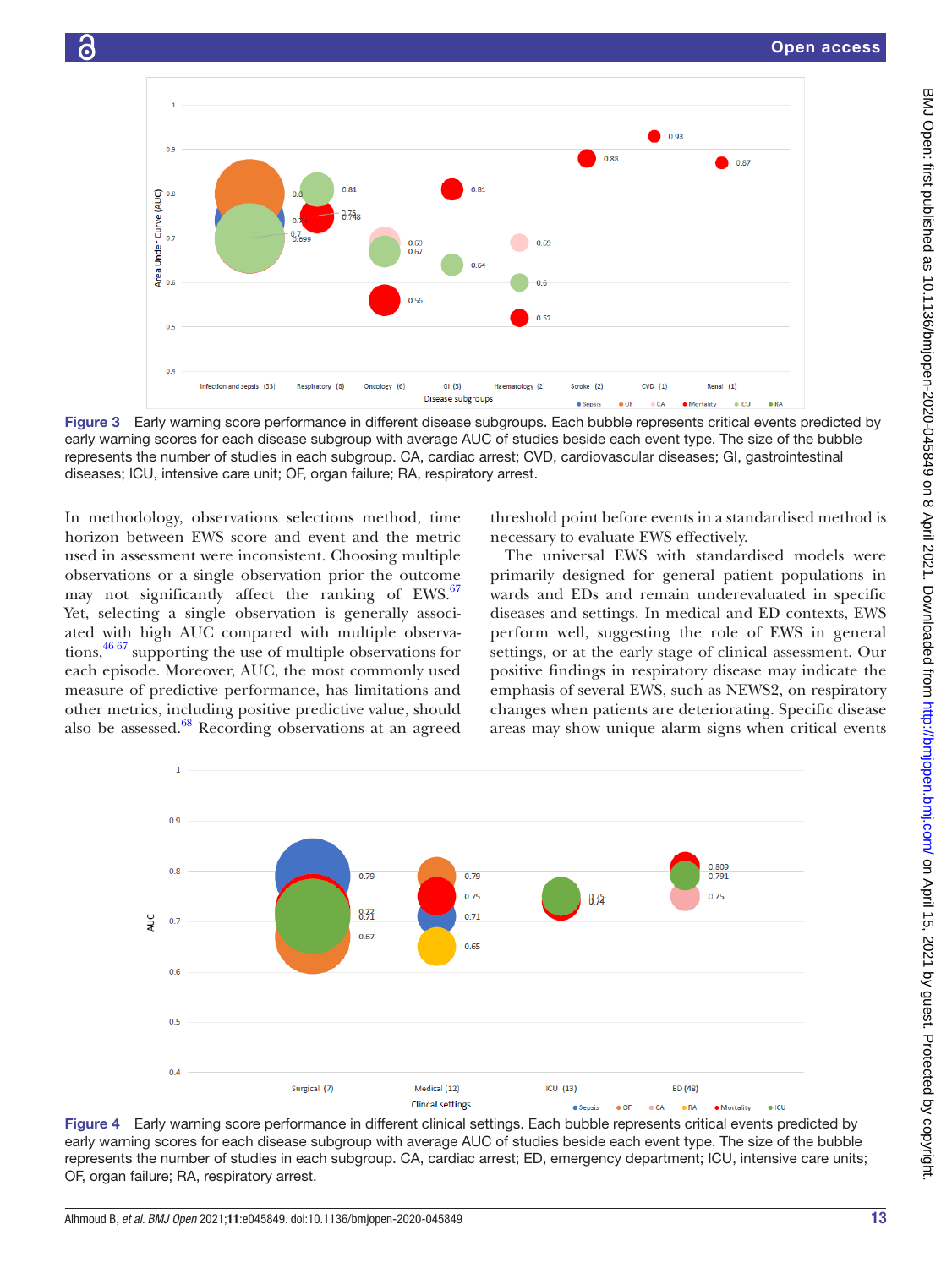

<span id="page-13-0"></span>Figure 5 Forest plot of predictive accuracy of universal early warning scores (EWS) for mortality in different disease subgroups and clinical settings. CVD, cardiovascular diseases; ED, emergency department; GI, gastrointestinal diseases; Hem, haematological diseases; ICU, intensive care units; Infec, infectious diseases; Med, medical settings; Onco, oncology diseases; Renal, renal diseases; renal diseases; Resp, respiratory diseases; stroke, patients who had a stroke; Surg, surgical settings . Note: number following author(s) and year indicate more than one EWS evaluated in the study.

are anticipated, which may not be captured by universal EWS, such as NEWS2, where prediction of deterioration is based on predefined thresholds in all patients.<sup>23</sup> Critical events are commonly associated with CVD. With CVD being a leading cause of mortality globally, and the significant impact of morbidity on health and social care, early detection of deterioration is necessary. $69$  However, EWS are poorly validated in CVD, some of the parameters may not be applicable and EWS may be unrepresentative. $25$  A recent study of NEWS2 in patients with COVID-19 infection found poor performance in severity prediction, $70$ despite pre-existing conditions being common and predictive in patients with severe outcomes. EWS may need to take account of disease-specific risk factors and comorbidities.

Widespread uptake of EHR and digitisation of patient observations are expected to contribute to efficient use of EWS by reducing human errors in documentation and calculation, as well as delays in escalation of care. However, relatively few studies have considered EHRbased EWS, and those studies have not analysed whether predictive performance of EWS is related to EHR use, diseases or settings. Investigating implementation and adoption of EWS is necessary to understand the application and performance of EWS. Predictive algorithms derived by machine learning have been successfully used



<span id="page-13-1"></span>RE model for all studies: Q (df = 39) = 37566.8345, p-val < .0001,  $I^2$  = 99.87%

Figure 6 Forest plot of predictive accuracy of NEWS for mortality. AUC, area under the curve; NEWS, national early warning score.

in developing and validating  $EWS<sup>41</sup>$ <sup>71</sup> but will require robust evaluation. Studying the implementation process of EWS within EHR will provide opportunities for qualitative and quantitative insights into escalation of care, as well as facilitators and barriers to use of EWS in routine practice.

There are several limitations in this review and in included studies. We aimed for a comprehensive investigation of all EWS developing since 1997, but this long study period may lead to bias in comparing studies with old and new validation approaches statistically and technically. We excluded EWS specifically derived and validated for particular disease populations or settings and excluded studies considering a general patient population. Meta-analysis was only done for studies using AUC, excluding other methods for assessing performance of EWS. The distinction between general patient settings and specific disease or patient subgroups is dependent on hospital, healthcare system and country, and there is inevitably overlap between patients and settings at different stages in patient pathways. It was only feasible to include studies with a clear disease or setting identified to avoid confusion.

Validation of EWS in disease subgroups should consider similarities and differences across diseases, sample size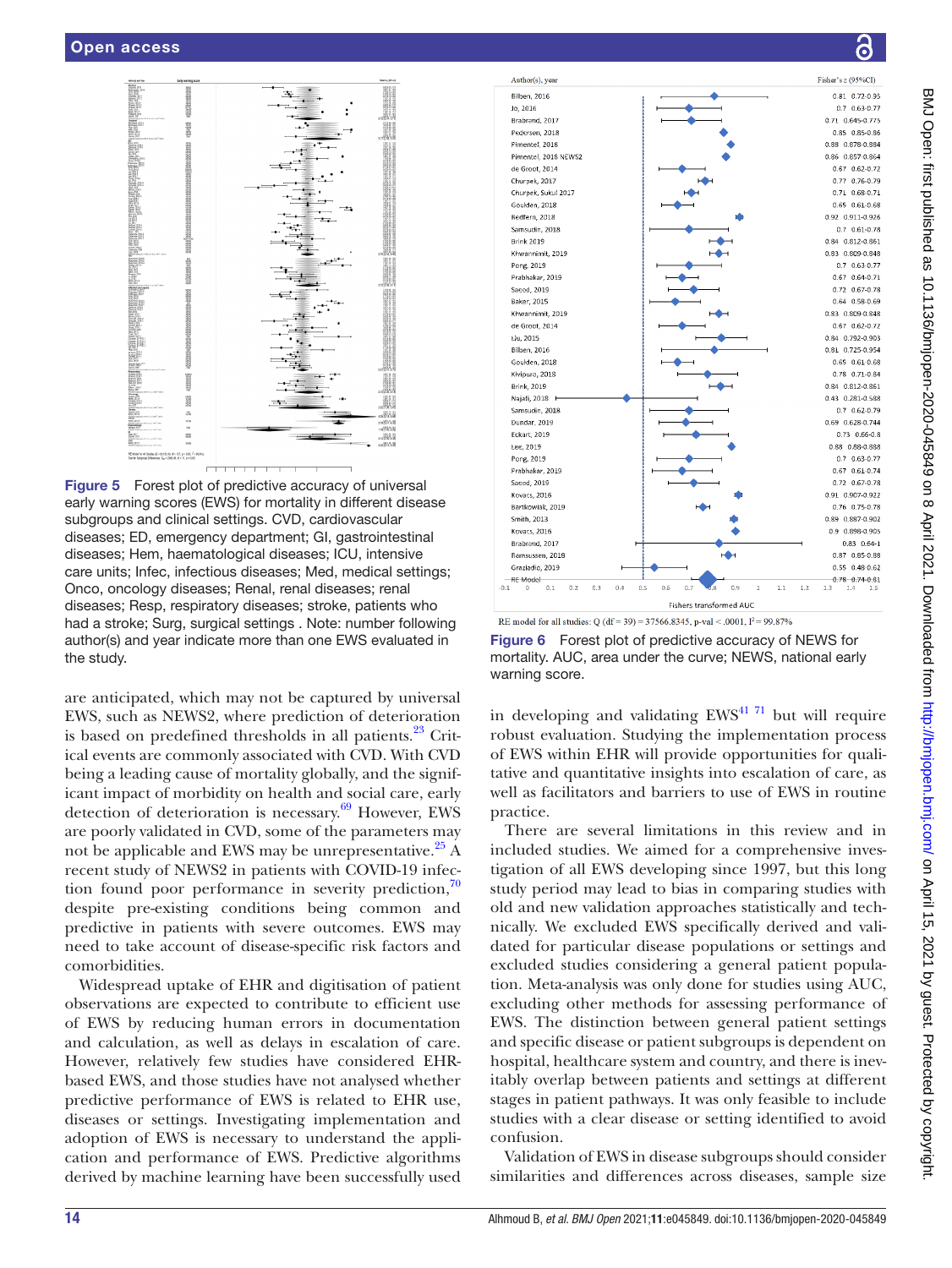and include measures of model discrimination and calibration. Further research should adhere to established guidelines on clinical outcomes and predictive clinical scoring for decision making, such as the PROGRESS framework.[72](#page-15-40)

# **CONCLUSION**

Universal EWS in specific disease subgroups and settings require further validation of their performance in detecting worsening outcomes. Despite good performance in respiratory patients and medical and surgical settings in studies to date, the predictive accuracy of EWS in all disease subgroups and all clinical settings remains unknown. The current evidence base does not necessarily support use of standard EWS in all patients in all settings. Future research should include validation of EWS in particular patient subgroups and settings, with standardised methodology following established guidelines. Going towards the utilisation of EHR for EWS development, validation and implementation within EHR should be considered for improved EWS systems.

Twitter Baneen Alhmoud [@BaneenAlhmoud,](https://twitter.com/BaneenAlhmoud) Riyaz Patel [@DrRiyazPatel](https://twitter.com/DrRiyazPatel) and Amitava Banerjee [@amibanerjee1](https://twitter.com/amibanerjee1)

Contributors AB conceived the study. BA, AB and TB conducted the search, data extraction and data analysis. BA wrote the initial draft of the manuscript. All authors contributed to interpretation of findings, critical review and revisions of the manuscript.

Funding BA has received PhD funding from the Saudi Arabian Cultural Bureau.

Competing interests AB has received research grants from AstraZeneca.

Patient consent for publication Not required.

Provenance and peer review Not commissioned; externally peer reviewed.

Data availability statement All data relevant to the study are included in the article or uploaded as supplementary information.

Supplemental material This content has been supplied by the author(s). It has not been vetted by BMJ Publishing Group Limited (BMJ) and may not have been peer-reviewed. Any opinions or recommendations discussed are solely those of the author(s) and are not endorsed by BMJ. BMJ disclaims all liability and responsibility arising from any reliance placed on the content. Where the content includes any translated material, BMJ does not warrant the accuracy and reliability of the translations (including but not limited to local regulations, clinical guidelines, terminology, drug names and drug dosages), and is not responsible for any error and/or omissions arising from translation and adaptation or otherwise.

Open access This is an open access article distributed in accordance with the Creative Commons Attribution Non Commercial (CC BY-NC 4.0) license, which permits others to distribute, remix, adapt, build upon this work non-commercially, and license their derivative works on different terms, provided the original work is properly cited, appropriate credit is given, any changes made indicated, and the use is non-commercial. See: [http://creativecommons.org/licenses/by-nc/4.0/.](http://creativecommons.org/licenses/by-nc/4.0/)

#### ORCID iDs

Riyaz Patel <http://orcid.org/0000-0003-4603-2393> Bryan Williams<http://orcid.org/0000-0002-8094-1841> Amitava Banerjee<http://orcid.org/0000-0001-8741-3411>

## REFERENCES

<span id="page-14-0"></span>1 Cetınkaya HB, Koksal O, Sigirli D, *et al*. The predictive value of the modified early warning score with rapid lactate level (ViEWS-L) for mortality in patients of age 65 or older visiting the emergency department. *[Intern Emerg Med](http://dx.doi.org/10.1007/s11739-016-1559-7)* 2017;12:1253–7.

- <span id="page-14-4"></span>2 Cei M, Bartolomei C, Mumoli N. In-hospital mortality and morbidity of elderly medical patients can be predicted at admission by the modified early warning score: a prospective study. *[Int J Clin Pract](http://dx.doi.org/10.1111/j.1742-1241.2008.01986.x)* 2009;63:591–5.
- <span id="page-14-1"></span>3 Alam N, Hobbelink EL, van Tienhoven AJ, *et al*. The impact of the use of the early warning score (EWS) on patient outcomes: a systematic review. *[Resuscitation](http://dx.doi.org/10.1016/j.resuscitation.2014.01.013)* 2014;85:587–94.
- <span id="page-14-2"></span>4 Hogan H, Hutchings A, Wulff J, *et al*. Interventions to reduce mortality from in-hospital cardiac arrest: a mixed-methods study. *[Health Serv Deliv Res](http://dx.doi.org/10.3310/hsdr07020)* 2019;7:1–110.
- <span id="page-14-3"></span>5 Adhikari NKJ, Fowler RA, Bhagwanjee S, *et al*. Critical care and the global burden of critical illness in adults. *[Lancet](http://dx.doi.org/10.1016/S0140-6736(10)60446-1)* 2010;376:1339–46.
- 6 Hogan H, Healey F, Neale G, *et al*. Preventable deaths due to problems in care in English acute hospitals: a retrospective case record review study. *[BMJ Qual Saf](http://dx.doi.org/10.1136/bmjqs-2011-001159)* 2012;21:737–45.
- 7 De Meester K, Das T, Hellemans K, *et al*. Impact of a standardized nurse observation protocol including MEWS after intensive care unit discharge. *[Resuscitation](http://dx.doi.org/10.1016/j.resuscitation.2012.06.017)* 2013;84:184–8.
- <span id="page-14-18"></span>8 Paterson R, MacLeod DC, Thetford D, *et al*. Prediction of in-hospital mortality and length of stay using an early warning scoring system: clinical audit. *[Clin Med](http://dx.doi.org/10.7861/clinmedicine.6-3-281)* 2006;6:281–4.
- 9 Moon A, Cosgrove JF, Lea D, *et al*. An eight year audit before and after the introduction of modified early warning score (MEWS) charts, of patients admitted to a tertiary referral intensive care unit after CPR. *[Resuscitation](http://dx.doi.org/10.1016/j.resuscitation.2010.09.480)* 2011;82:150–4.
- 10 Kause J, Smith G, Prytherch D, *et al*. A comparison of antecedents to cardiac arrests, deaths and emergency intensive care admissions in Australia and New Zealand, and the United Kingdom--the ACADEMIA study. *[Resuscitation](http://dx.doi.org/10.1016/j.resuscitation.2004.05.016)* 2004;62:275–82.
- 11 Hillman KM, Bristow PJ, Chey T, *et al*. Duration of life-threatening antecedents prior to intensive care admission. *[Intensive Care Med](http://dx.doi.org/10.1007/s00134-002-1496-y)* 2002;28:1629–34.
- 12 Wilkinson K, Martin IC, Gough MJ. National confidential enquiry into patient outcome and death. An age old problem. In: *A review of the care received by elderly patients undergoing surgery*. London: NCEPOD, 2011.
- <span id="page-14-5"></span>13 Morgan RJM, Williams F, Wright MM. An early warning scoring system for detecting developing critical illness. *Clin Intensive Care* 1997;8:100.
- <span id="page-14-6"></span>14 Linnen DT, Escobar GJ, Hu X, *et al*. Statistical modeling and aggregate-weighted scoring systems in prediction of mortality and ICU transfer: a systematic review. *[J Hosp Med](http://dx.doi.org/10.12788/jhm.3151)* 2019;14:161–9.
- <span id="page-14-7"></span>15 Hamilton F, Arnold D, Baird A, *et al*. Early warning scores do not accurately predict mortality in sepsis: a meta-analysis and systematic review of the literature. *[J Infect](http://dx.doi.org/10.1016/j.jinf.2018.01.002)* 2018;76:241–8.
- <span id="page-14-8"></span>16 Wuytack F, Meskell P, Conway A, *et al*. The effectiveness of physiologically based early warning or track and trigger systems after triage in adult patients presenting to emergency departments: a systematic review. *[BMC Emerg Med](http://dx.doi.org/10.1186/s12873-017-0148-z)* 2017;17:38.
- <span id="page-14-9"></span>17 Plevin R, Callcut R. Update in sepsis guidelines: what is really new? *[Trauma Surg Acute Care Open](http://dx.doi.org/10.1136/tsaco-2017-000088)* 2017;2:e000088.
- 18 Mohammed MA, Rudge G, Watson D, *et al*. Index blood tests and national early warning scores within 24 hours of emergency admission can predict the risk of in-hospital mortality: a model development and validation study. *[PLoS One](http://dx.doi.org/10.1371/journal.pone.0064340)* 2013;8:e64340.
- <span id="page-14-19"></span>19 Vorwerk C, Loryman B, Coats TJ, *et al*. Prediction of mortality in adult emergency department patients with sepsis. *[Emerg Med J](http://dx.doi.org/10.1136/emj.2007.053298)* 2009;26:254–8.
- <span id="page-14-10"></span>20 Royal College of Physicians of London. National early warning score (news): standardising the assessment of acute-illness severity in the NHS. *R Coll Physician* 2012.
- <span id="page-14-11"></span>21 Royal College of Physicians of London. Nhs England approves use of national early warning score (news) 2 to improve detection of acutely ill patients. *R Coll Physician* 2017.
- <span id="page-14-12"></span>22 Smith GB, Prytherch DR, Meredith P, *et al*. The ability of the National early warning score (news) to discriminate patients at risk of early cardiac arrest, unanticipated intensive care unit admission, and death. *[Resuscitation](http://dx.doi.org/10.1016/j.resuscitation.2012.12.016)* 2013;84:465–70.
- <span id="page-14-13"></span>23 Inada-Kim M, Nsutebu E. News 2: an opportunity to standardise the management of deterioration and sepsis. *[BMJ](http://dx.doi.org/10.1136/bmj.k1260)* 2018;360:k1260.
- <span id="page-14-14"></span>24 Direkze S, Jain S. Time to intervene? lessons from the NCEPOD cardiopulmonary resuscitation report 2012. *[Br J Hosp Med](http://dx.doi.org/10.12968/hmed.2012.73.10.585)* 2012;73:585–7.
- <span id="page-14-15"></span>25 Badreldin AMA, Doerr F, Bender EM, *et al*. Rapid clinical evaluation: an early warning cardiac surgical scoring system for hand-held digital devices. *[Eur J Cardiothorac Surg](http://dx.doi.org/10.1093/ejcts/ezt232)* 2013;44:992–8.
- <span id="page-14-16"></span>26 Altman DG, Royston P. What do we mean by validating a prognostic model? *[Stat Med](http://dx.doi.org/10.1002/(SICI)1097-0258(20000229)19:4<453::AID-SIM350>3.0.CO;2-5)* 2000;19:453–73.
- <span id="page-14-17"></span>27 Debray TPA, Vergouwe Y, Koffijberg H, *et al*. A new framework to enhance the interpretation of external validation studies of clinical prediction models. *[J Clin Epidemiol](http://dx.doi.org/10.1016/j.jclinepi.2014.06.018)* 2015;68:279–89.